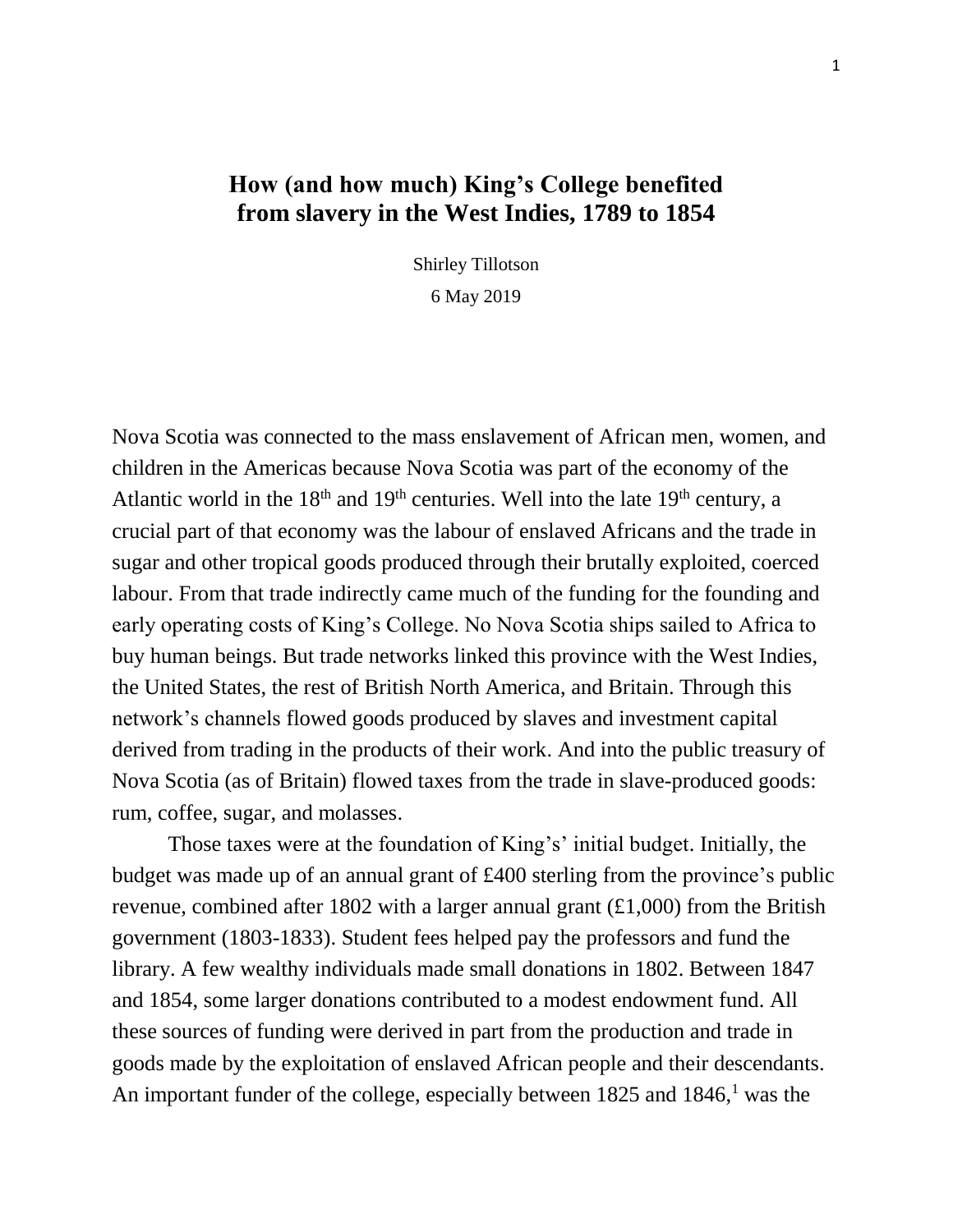Anglican Church's Society for the Propagation of the Gospel in Foreign Parts (SPG). That Society had a very direct connection to slavery. The SPG owned two sugar plantations in Barbados, known as the Codrington estates. None of the revenue from those plantations came to King's, but the SPG is nonetheless an important part of King's' history and its relation to slavery.

During the period discussed in this paper, people of African descent everywhere in the Atlantic world, including Nova Scotia, faced racially specific dangers from enslavement, and even free Black people faced harms from the ideology of white supremacy that was used to justify slavery.<sup>2</sup> In slave societies, enslaved people resisted daily and sometimes took up arms in revolt. In the early 1700s, local and generally unorganized anti-slavery sentiment could be found among non-slaveholding white Britons.<sup>3</sup> From the 1770s onward, with increasing power and momentum in the 1780s and after, enslaved people and their abolitionist allies within the British empire (and beyond) were challenging at a political level the trade in enslaved people and the horrific exploitation of their labouring lives.<sup>4</sup> But in those same decades – the mid 1780s to the early 1850s – decades in which King's was launched, struggled, and grew – the white men and boys at King's benefited from the slavery-based economy of the Atlantic world. This was true whether as individuals they endorsed slavery, fiercely opposed it, or hazily imagined its amelioration and gradual extinction. This essay shows how, and how much, the institution through which they were educated benefited financially from slavery.

To make the scope of this research manageable, I have focused on the period in the College's history when the government of the province played a substantial role in the administration of the College. Under a new statute in 1854, the College depended less on government funding. My choice of time period also recognizes that Nova Scotia's economic orientation was changing in the mid-1850s. An era of freer trade, beginning in the 1840s, loosened the economic entanglements that indirectly connected King's to the slave societies of the Caribbean. The demands of the industrializing United States and, after 1867, the Canadas, began to draw Nova Scotia's trading activity westward, even though Britain and the oceanic world remained economically important. In short, my findings concern a period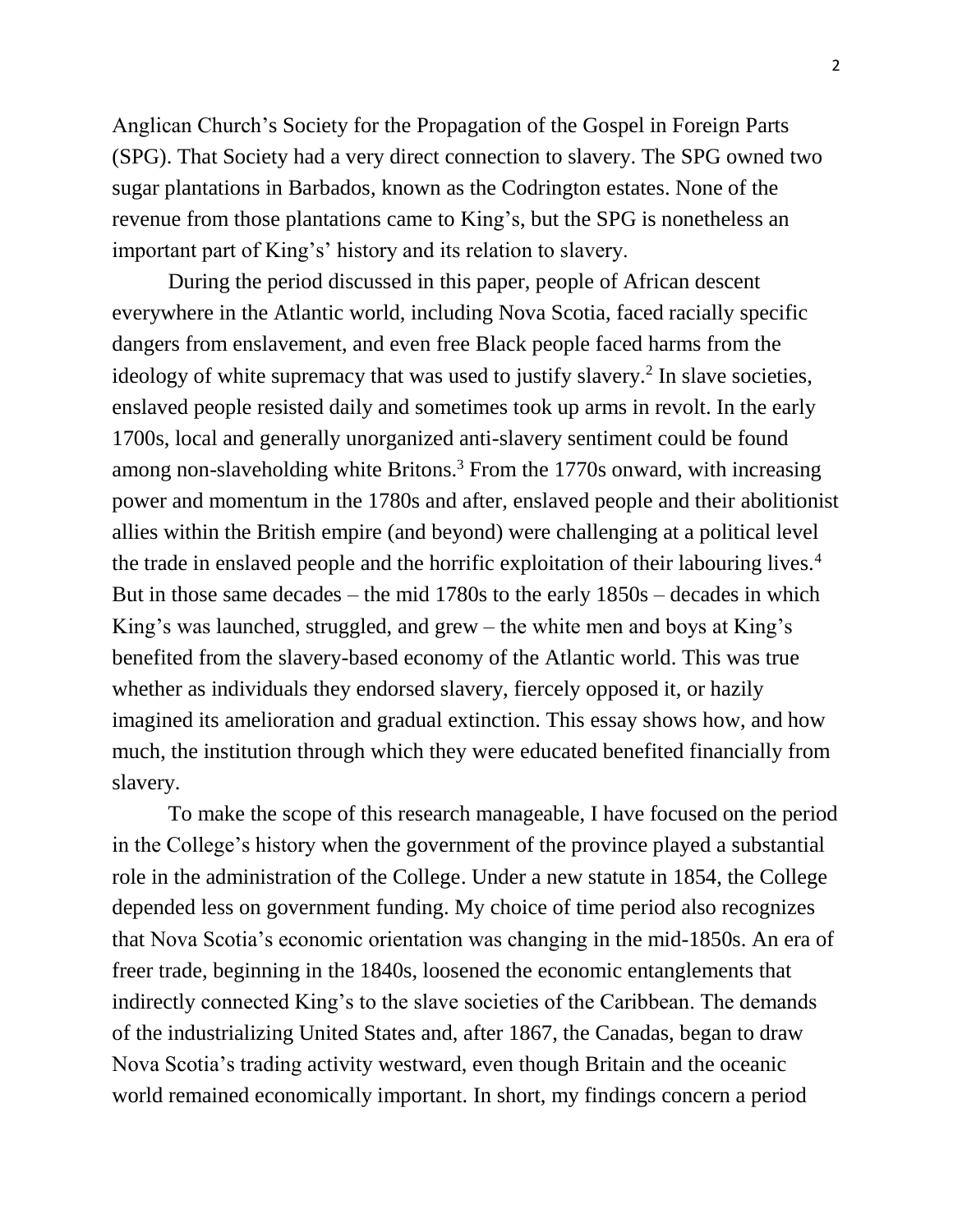when both public policy and private commerce oriented Nova Scotia firmly to the economy, politics, and culture of the British Atlantic world. I begin with a sketch of that world. The main part of the paper traces how and measures how much money that was derived from the West Indies trade funded the College. I end with a comment about what the College's connection to slavery meant and why it matters that we remember it.

# **NOVA SCOTIA – AN EDDY IN ONE CORNER OF THE TRIANGULAR TRADE**

"Nova Scotia" (in roughly its present area) was created on Mi'kma'ki in 1784, defining part of Mi'kmaq traditional territory as a unit of British colonial administration. Nova Scotia's economic destiny was linked to other maritime British North American colonies, but after 1784, the province was separate from New Brunswick, Prince Edward Island, and Cape Breton, independent from them in its law and policy. Like the rest of British North America, Nova Scotia was at the edge of the triangular trade network that linked Britain, the Americas, and the Atlantic coast of Africa. Although not engaged directly in the transatlantic slave trade, Nova Scotians bought and sold enslaved people, importing them from and possibly selling to the United States and the British West Indies.<sup>5</sup> This small scale trade in enslaved people did not itself drive Nova Scotia's economy, unlike the significant role of enslaved people as capital investment for plantation owners in the British West Indies's sugar islands or for British merchants in cities like Liverpool or Glasgow. But the province's economic life was nonetheless connected to slavery.

British colonial leaders like Bishop Charles Inglis, the province's first Anglican bishop, hoped Nova Scotia would be part of a cultural, commercial, and military network that connected loyal British North America and the British West Indies. <sup>6</sup> Nova Scotia was to replace the former, "revolted" colonies, now the United States. In commercial terms, Nova Scotia (including the British garrison and fleet in Halifax) would import British and British West Indies goods. Nova Scotia merchants, especially those in Halifax, would also re-sell parts of those imported cargoes to other provinces in British North America. Nova Scotia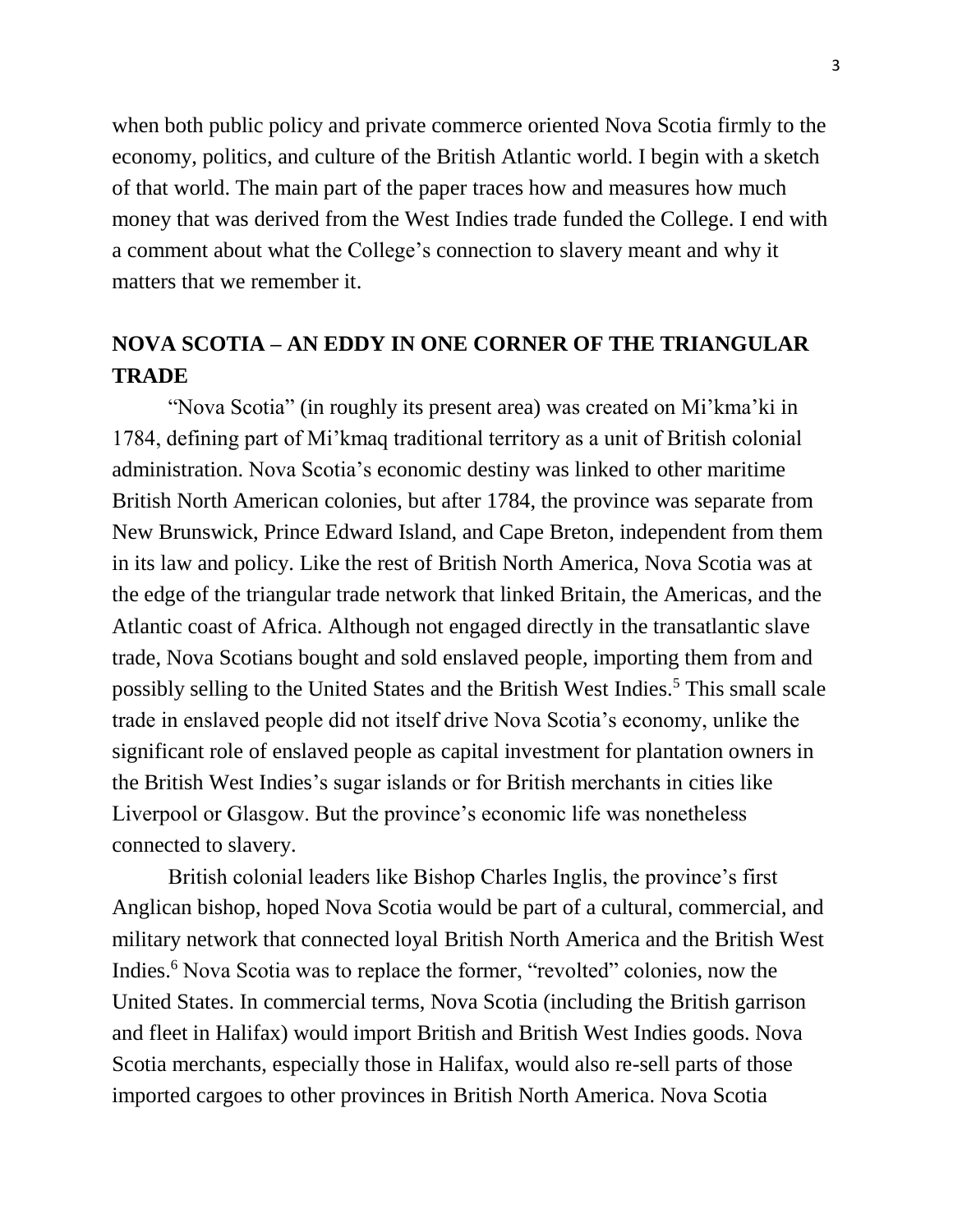merchants would provide market information, credit, warehousing, and shipping insurance. Nova Scotia itself produced little for export: largely shingles and barrel staves, grindstones, gypsum, whale oil, some fish. It had to import food (such as flour and livestock) to feed its own residents, and its merchants purchased fish from Newfoundland and timber from New Brunswick to re-sell in the British West Indian sugar colonies. Across the ocean in London, it seemed briefly possible that Halifax, Liverpool, and Shelburne would become the new Boston, New York, and Philadelphia.<sup>7</sup>

That never happened. Trade continued, to be sure. Nova Scotia's merchants supplied the province's consumers with rum, brown, sugar, molasses, and coffee from the West Indies. But the re-export trade of those goods remained modest. In many exports to the British West Indies – fish, timber, grain, livestock – Nova Scotia was outcompeted by merchants in Newfoundland, New Brunswick, and massively (often against British law) by New England, whose farms and fisheries were vastly more productive and their ports closer to the West Indies markets. Sometimes, when Britain decided to forbid its British West Indies colonies from importing US goods, American foodstuffs travelled to the British West Indies via Halifax, leaving commissions, fees, and tax revenues in Nova Scotia. There was money to be made by merchants at the Nova Scotian node in this trade network. In these ways, trade with the West Indies sugar islands was a means to wealth for a small number of families in Nova Scotia, even though never equalling in number and rarely in scale the wealth of New England's merchants. Individuals who deployed capital that had been built or borrowed in Britain or the United States, or mortgaged against large Nova Scotian land grants, or saved from their government salaries and professional fees in Nova Scotia, invested in trade with the slaverybased economies in the British West Indies.<sup>8</sup>

Sometimes during the first three decades of King's' existence, the surging currents of war, especially the war of 1812, made for a rich windfall in the West Indies trade. Between 1820 and 1854, financial panics (both homegrown and international) sometimes destroyed family fortunes. Imperial policy – emancipation of enslaved people in the Atlantic empire, the Navigation Acts and later free trade, wars and treaties – made economic life uncertain for Nova Scotian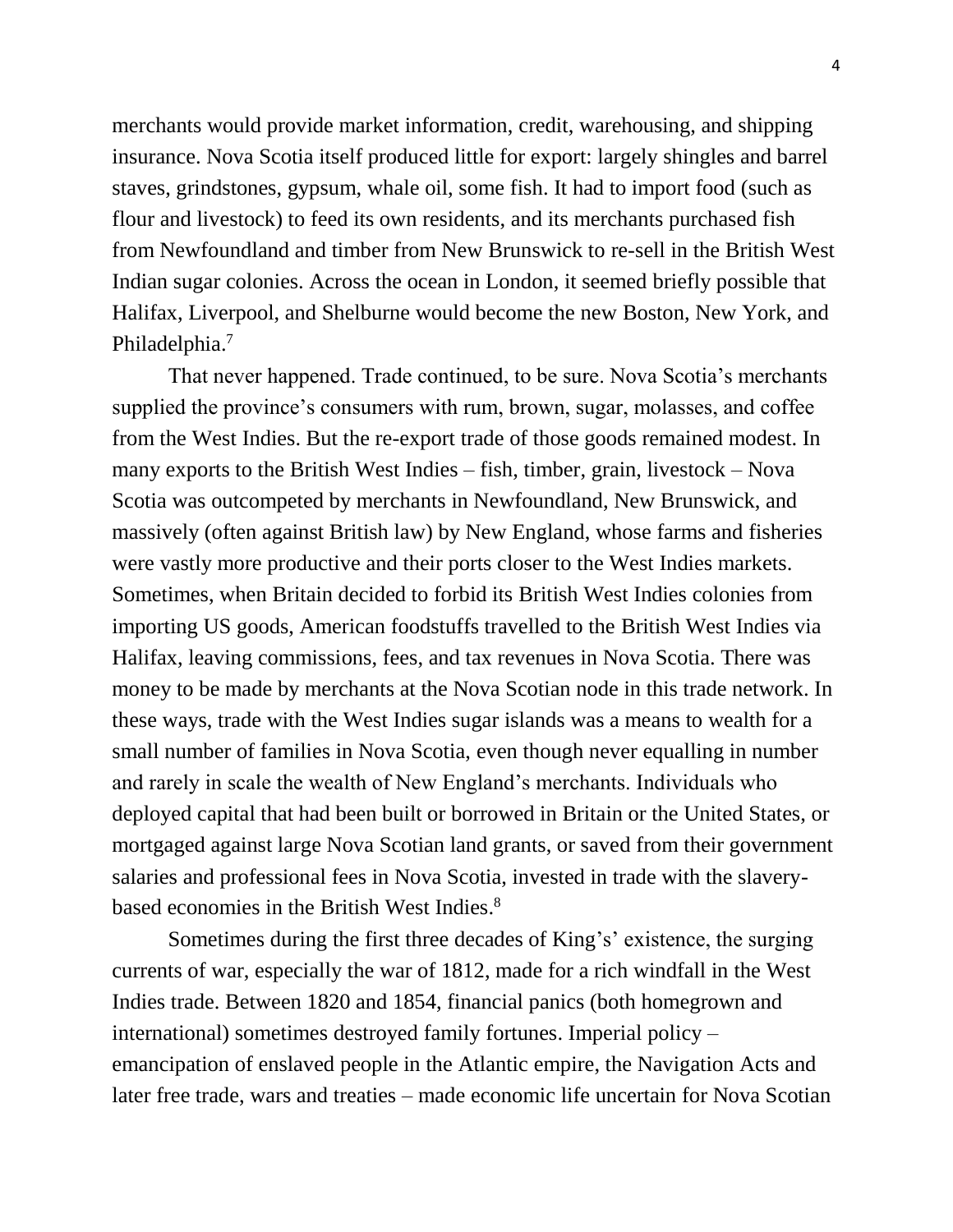merchants and the producers who depended on them for access to markets. But the West Indies trade, though buffeted by changes, continued to yield profits to Nova Scotian merchant traders. By various routes, those profits, the value created in part by the cruelly exploited labour of enslaved people, helped fund the founding and operations of King's academy and college.

## **STUDENT FEES**

# **Merchants' profit from the trade in slave-produced goods**

After 1789, merchants' profits merely trickled rather than poured into King's. Later, after 1846, a funding crisis brought in more support from Nova Scotian merchants. Throughout the period covered in this essay, merchant contributions to the King's coffers took two forms: student fees and donations. Because fees do not appear in the college accounts,<sup>9</sup> there is no readily available record of their quantity. But we can tell (at least roughly) which students' fees were paid out of West Indies merchant money. I have developed a list of merchants who regularly imported goods into Halifax in 1792-93 (the optimistic early days), and another list for spring quarter of 1815, a moment when importing was at its peak. I have compared this sample with customs house documents from the surrounding years, and in my judgement, it reflects faithfully the names of the usual importers and their cargoes, whether dutiable goods from Britain and the U.S., or West Indies goods: rum, brown sugar, refined sugar (British in its immediate origin, West Indian initially), molasses, and coffee.<sup>10</sup> Some merchants traded in all three zones. Others specialized. Consulting family genealogies and individual biographies, I have identified 43 students as sons, grandsons, or legatees of the usual West Indies importers. Another 5 students may be so related.<sup>11</sup> From archivist Janet Hathaway's carefully compiled list of 480 students enrolled between 1789 and 1833, these students, between 43 and 48 in number, were 8 per cent to 10 per cent of the total. They were not the majority of King's students, and their parents were not King's' main supporters. The main supporters were lawyers, doctors, and clergy. But a few of the merchants' stories will illustrate how the money that paid their fees was made, and how their families connected King's to the province's governing elite.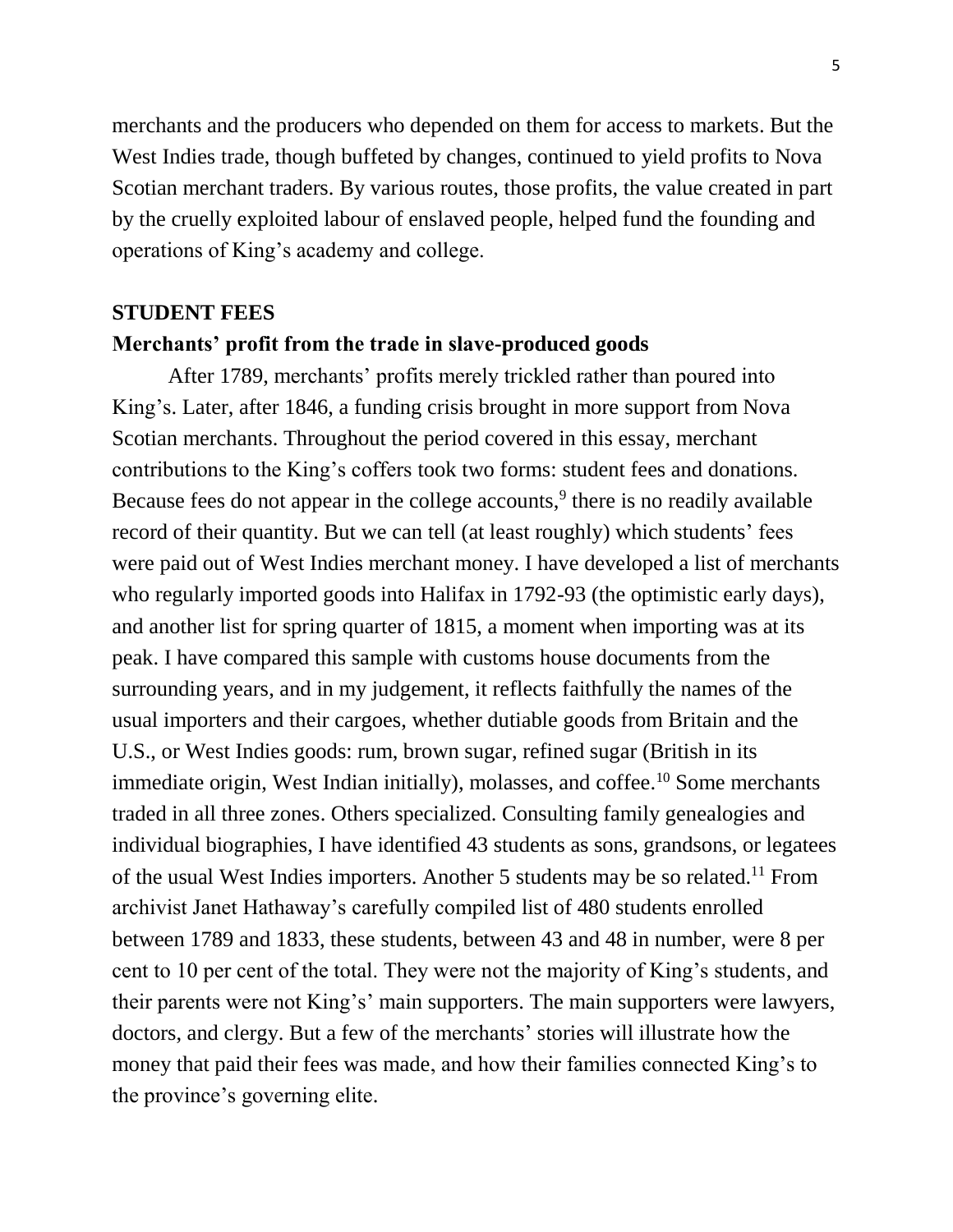In 1825, merchant Charles S. Hill left money in trust for his nephew Robert's children. Two of them, William and George Hill, came to King's shortly afterward. My sample of customs house reports shows that their uncle Charles brought in a cargo of rum from Montserrat in 1792. His main connection to the West Indies trade was his auction house, where he sold other merchants' cargoes. From a contemporary newspaper ad,<sup>12</sup> we know that Hill auctioned at least one enslaved person of African descent, a 13-year-old boy. Historian Barry Cahill notes that Hill's wealth came mainly from his auction business, and that he worked with one of the most important West Indies merchant trading firms, the Cochrans, run by two brothers, Thomas (Sr.) and William. Hill was also married to the Cochrans' sister Rebecca.<sup>13</sup>

In the next generation, the Cochran family was closely connected to King's. Thomas Cochran (b.1777), a son of one of the merchant brothers, was a student at King's before 1802. His brothers, James (later Sir James, chief Justice of Gibraltar) and William were also King's students. Thomas Cochran began a career in law and became Chief Justice of P.E.I. at age 28. When the Library was seeking donations in 1802, Thomas contributed books (shortly before his death in a shipwreck). In his generation of Cochrans, who were beneficiaries of the West Indies trade but not themselves merchants, sister Elizabeth cemented the link to King's by marrying Bishop Charles Inglis's son John, the future Bishop and diocesan Visitor to King's. <sup>14</sup> In 1792-93, the Cochrans' firm had brought rum, sugar, and molasses to Halifax from Jamaica (3 cargoes), Port au Prince (2 cargoes), <sup>15</sup> Bermuda, Barbados, and Grenada. These eight cargoes in two years made them among the most frequent importers of West Indies goods. If the occasional enslaved person came to Nova Scotia as cargo, frequency made the Cochrans' ships a likely vehicle.

Compared with the merchant Cochrans, another King's father-son connection was unlikely to have brought enslaved people to Halifax as cargo. Merchant Lawrence Hartshorne sent sons Lawrence and Hugh to King's. A Quaker, Hartshorne had come to Nova Scotia from a part of New England where, in the 1770s, Quaker meetings were expelling from their fellowship any members who owned slaves. In the 1782 register of Black loyalists known as the Book of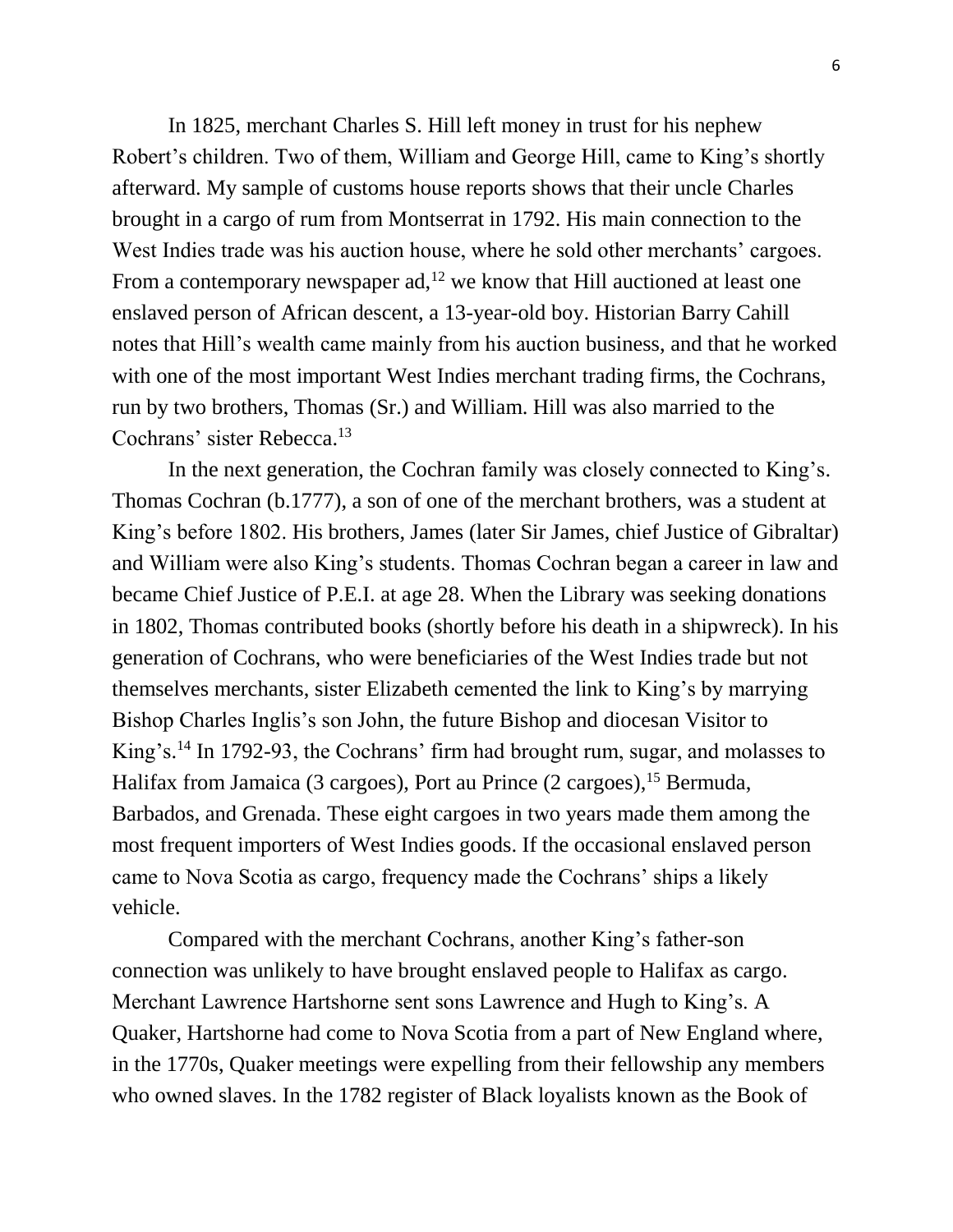Negroes, we see that before arriving in Nova Scotia, Hartshorne had freed four people of African descent that he had owned – George and Ann Black and their children Ruben (aged 7) and Sukey (5). The Black family carried a certificate to that effect.<sup>16</sup> Given the growing importance of anti-slavery politics among Quakers during the 1770s, Hartshorne had probably come to hold and act upon anti-slavery views. What is certain is that, along with fellow Quaker Thomas Clarkson, he supported out of principle, against the Nova Scotia Governor, the right of free Black loyalists in 1792 to escape racism in Nova Scotia and seek autonomy in Sierra Leone.<sup>17</sup> All that said, when Lawrence Hartshorne paid to send his sons to King's, he paid with money partly earned by trading in goods whose makers had been terrorized by the lash and whose children were born as saleable property. Hartshorne (and later his son Lawrence) regularly imported slave-produced rum from Barbados and Jamaica in 1792-93 and in spring of 1815, in partnership with Charles Boggs, two cargoes from Jamaica.

The other West Indies merchant family names among our list of students and graduates are Barss, Black, Boggs, Deblois, Dewolf, Fraser, Freeman, Lawson, Pryor, Starr, and Wallace. The family of the Fairbanks students were mostly merchants, but the Fairbanks merchants do not appear as importers specifically of West Indies goods in the sources I consulted. There are other students – Halls and Tremains – who were almost certainly sons of the West Indies trade but for whom no definitive genealogy can be traced in the available research time.<sup>18</sup>

When business was booming in the British West Indies trade, the profits made were rich because of the labour of a harshly treated, racially defined work force. After emancipation in the British West Indies was complete in 1838, Nova Scotia's West Indies merchants shifted away from those British suppliers and began to purchase most of their sugar and molasses from the other, "foreign" West Indies, where planters were still legally using enslaved labour. Prices and supply there were better, and so profits in Nova Scotia were better.<sup>19</sup> No clearer evidence than this shift exists to show how important slavery was to the business model of Nova Scotia's West Indies trade.

### **Lawyers, office holders, and the West Indies trade**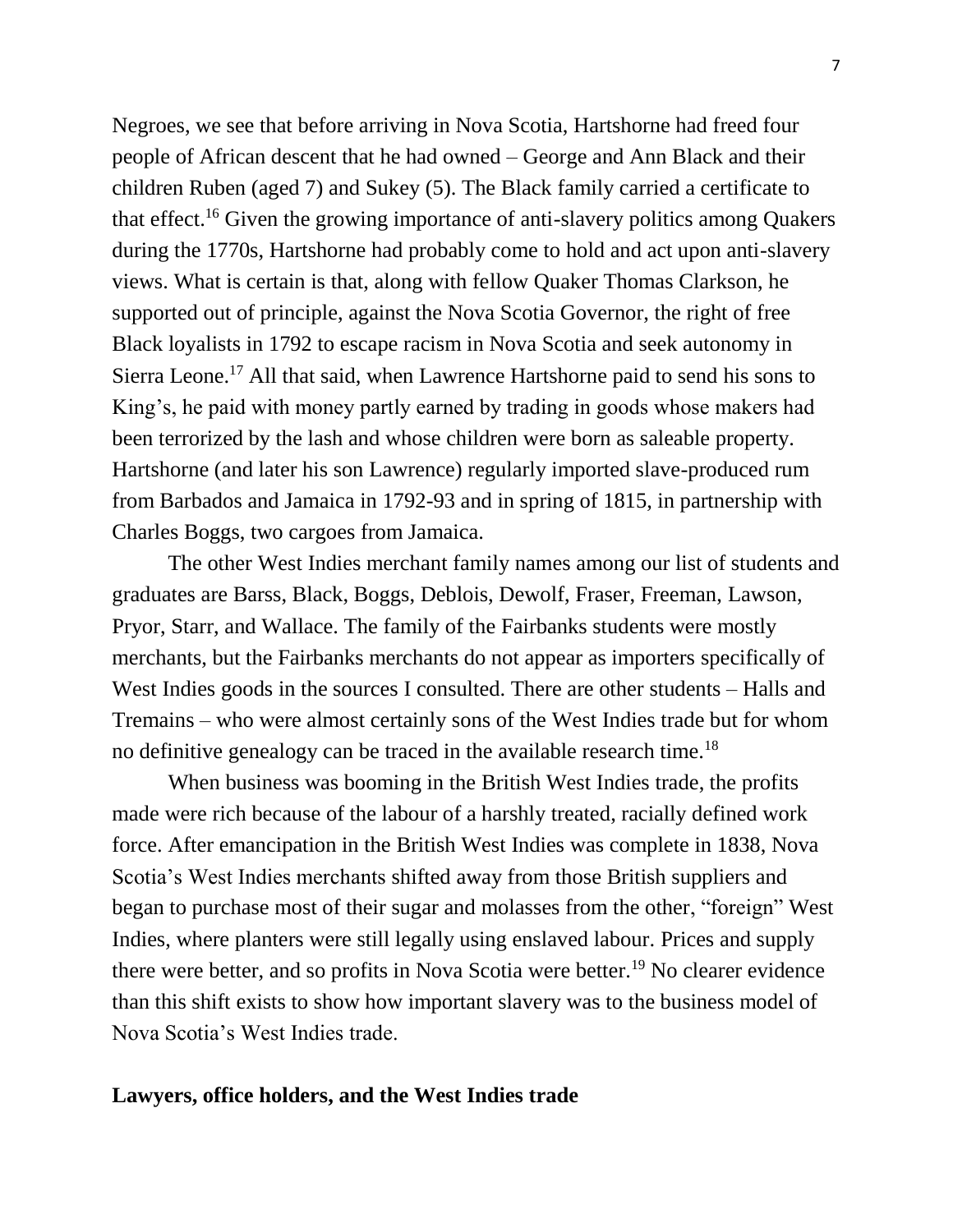There was also a category of payers of student fees who were not wholesale buyers and sellers of sugar goods and yet whose fortunes depended in some significant degree on the trade. These were the colony's lawyers and holders of public office, two categories that often overlapped among the most prosperous.

One such man was Richard John Uniacke, a lawyer who held public office as Attorney General of NS between 1797 and his death in 1830. From that office, he was on the King's Board of Governors, and he also donated to the college library. Uniacke sent at least four of his sons to King's College, as a step towards their careers in law.<sup>20</sup> In 1773, Uniacke had emigrated from Ireland to St. Kitts in the West Indies, following an elder brother who was serving in the British Army there. A diary entry from Uniacke's days in St. Kitt's show him perplexed by, possibly opposed to, the enslavement of Africans, who, he wrote, were no different in their "capacitys" than white people. His later career as a lawyer in Nova Scotia shows real, practical opposition to the practice of slavery.<sup>21</sup> Like many wealthy Nova Scotians, however, the roots of Uniacke's fortune were entangled in the West Indies trade.

In Uniacke's case, the connection was made through the Vice-Admiralty Court. There, he provided legal services during one of the peak periods of Nova Scotia privateering, 1798-1801. Privateers were merchant vessels licensed during war to attack and seize the merchant vessels of enemy nations. In one study of Liverpool privateers, Dan Conlin shows that Liverpool's West Indies trade, booming between 1793 and 1796, collapsed completely in 1797. Between 1798 and 1801, privateering replaced it, with Liverpool vessels hunting in the same waters they had previously peacefully sailed, capturing ships that often carried West Indies cargo.<sup>22</sup> These cargoes sometimes included enslaved people. A privateer would sell captured slaves in the West Indies before the privateer vessel returned to Nova Scotia, carrying just one or two of the human cargo as witnesses.<sup>23</sup> At the Vice-Admiralty Court, a judge determined whether vessels captured by privateers were legitimate prizes of war. If so, then the vessel and its cargo were auctioned off and the proceeds shared out among crew, captain, and ship owner. Uniacke, as the lawyer for privateers, collected fixed fees on each prize. In a few short years, he collected £3,500 from this work. From this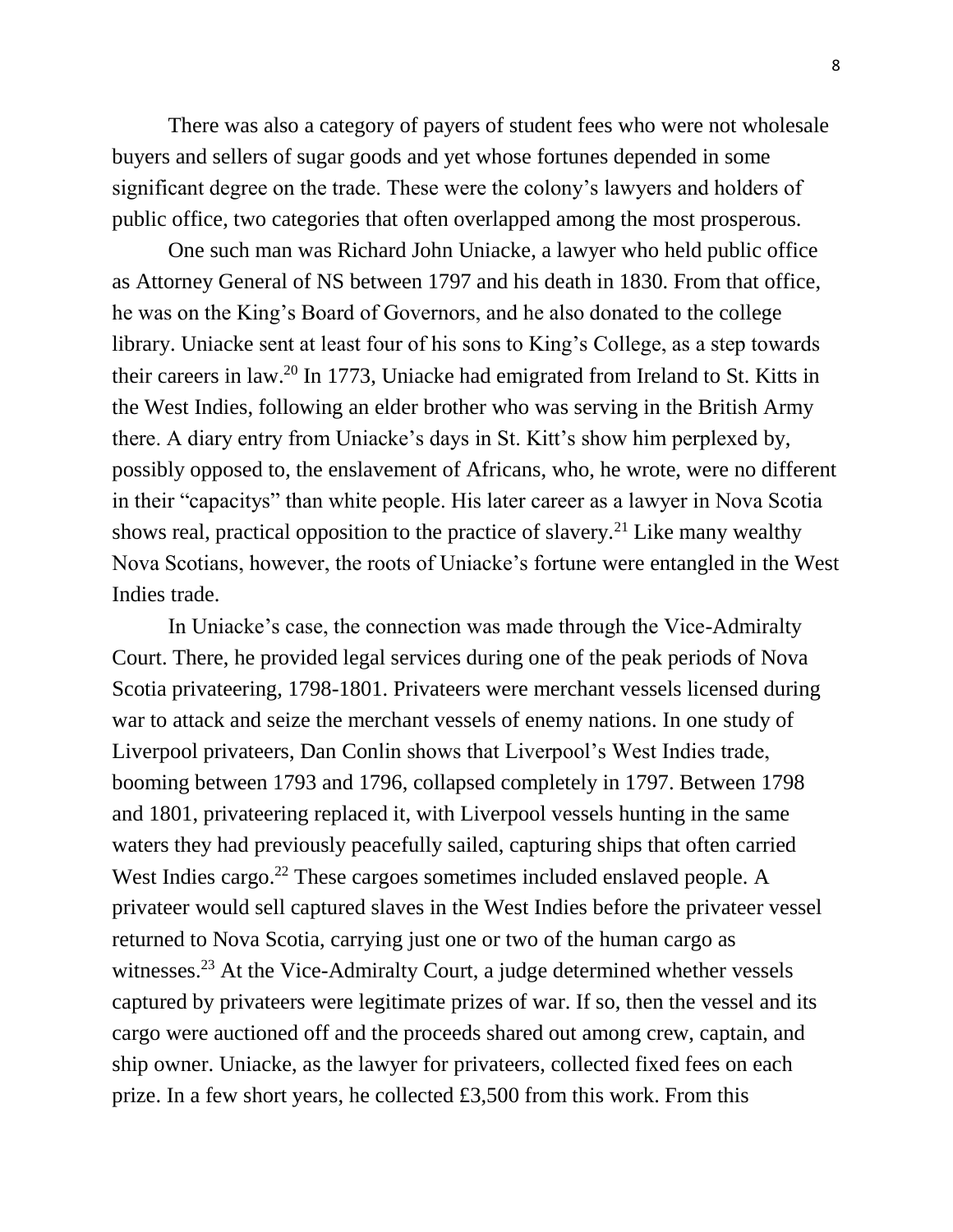exceptional influx of income, Uniacke paid to educate his sons in the 1810s (and paid to build his Mount Uniacke residence).<sup>24</sup>

Another King's student, Thomas Jeffery (1829), was the son of Thomas Nickleson Jeffery who was, like Uniacke, a colonial office holder – His Majesty's Collector of Customs (between 1803 and his death in 1847). Young Thomas's mother was Martha Maria Uniacke, so the Attorney General was his grandfather. The Collector of Customs was among the most senior and powerful officeholders in the colonial hierarchy. His connection to the West Indies trade was by way of customs house fees (imperial) and a percentage of the duties, mainly provincial. In Halifax, the Collector was paid  $3.5\%$  of the provincial custom house revenue.<sup>25</sup> In 1793, the provincial taxes on West Indies imports generated 50% of the customs house revenue, and there was little public revenue in the province other than what came from the customs house. In 1815, the ratio of West Indies trade taxes to others had dropped to about 25%, but that was a change likely based as much on the expansion of other trade between 1808 and 1815.<sup>26</sup> Jeffery's income fluctuated along with the trade revenue, but it was certainly many hundreds of pounds a year. When trade was booming, it was thousands of pounds. In 1815, it was roughly £4,000, double the Lieutenant-Governor's salary.<sup>27</sup> The expense of his son's tuition at King's was no strain on the Collector's household budget.

### **Family legacies and links**

As the Uniacke/Jeffery family connection suggests, marriage could be one way that a King's student's fees were tied to income from the West Indies trade. The often large families of sons and daughters of merchants, lawyers, office holders, and clergy in Nova Scotia married among these families. From such marriages emerged a network of credit, official patronage, and personal obligation. Because credit rating agencies and professional accreditation systems did not exist, the tender ties of family served as one important basis of trust in business relations.<sup>28</sup> In "The Halifax Connection," genealogist Terrence Punch documented how many marriages linked the men who held elected and appointed office. His analysis does not emphasise links to the West Indies trade in particular, but tracing the merchants who appear in his genealogies reveals their place in the network.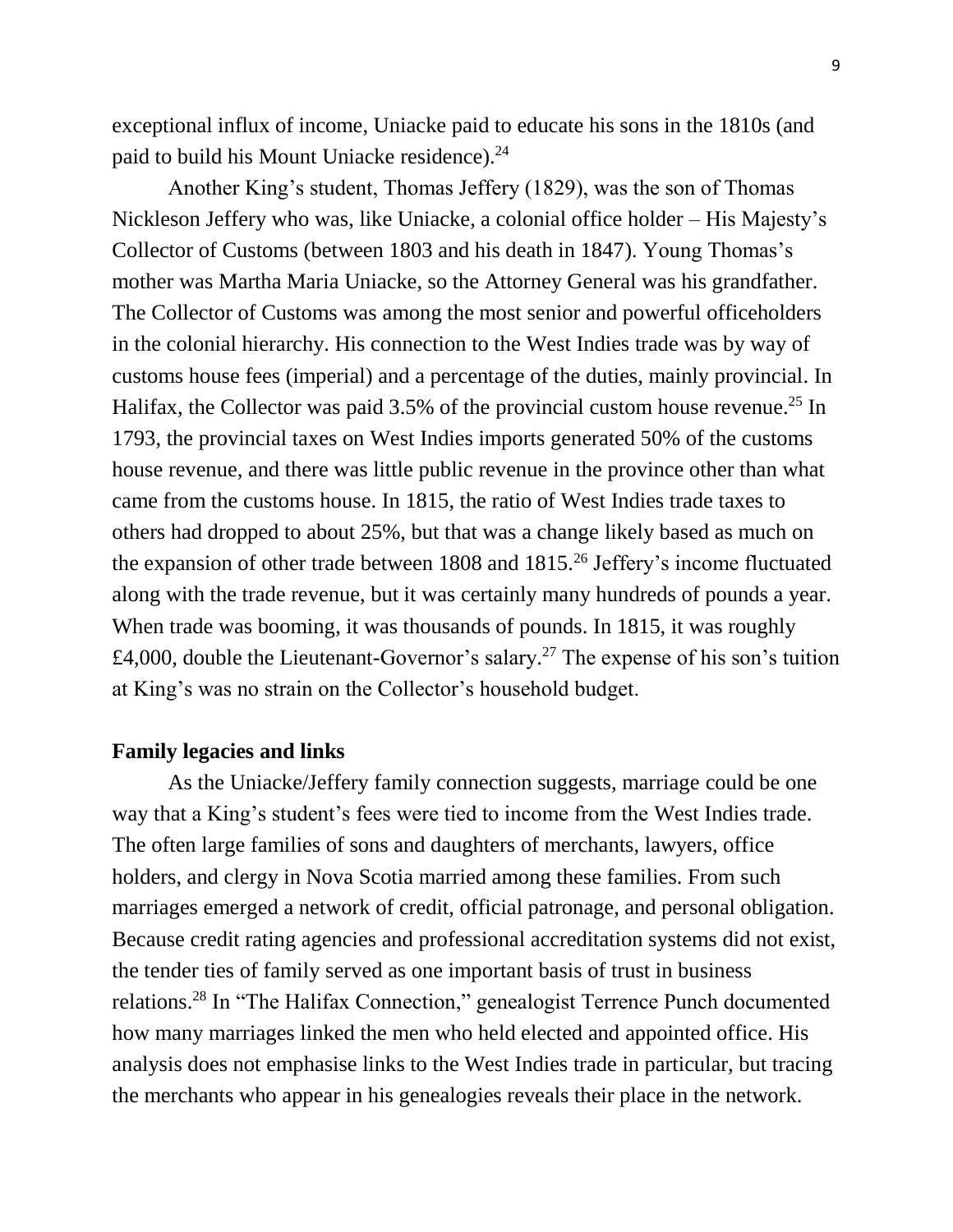Every individual I have so far named was related by marriage to a merchant family, most of them in the West Indies trade. And there were many more such links, beyond Halifax to Liverpool, Windsor, and Annapolis Royal.<sup>29</sup>

The practice of naming sons after men in their mothers' families makes some of these links quickly visible. For example, Benjamin Gerrish Gray, a King's student in the early 1790s, was the great-nephew of Benjamin Gerrish. In 1760-61, Uncle Benjamin Gerrish had held the government job of "Indian commissary" in Nova Scotia. In that role, he had the monopoly of trading for furs with the Mi'kmaq, exchanging foodstuffs, including West Indies rum, for pelts. He made a substantial, indeed controversial, profit from this trade.<sup>30</sup> At his death, he left a large estate, but no children. His legacy was divided between his wife and his great-nephew, who was the son of his niece, Mary Gerrish, and Joseph Gray. Gray had been Benjamin Gerrish's business partner in merchant trading. Young Benjamin Gerrish Gray's inheritance came from a fortune made in part through selling rum at a monopolist's profit, and one way or another, whether through his father's trade or his great uncle's bequest, his student fees at Kings's were paid with money from buying and selling rum (and probably other West Indian sugar products). Trained as a clergyman, B.G. Gray would go on to be the SPG missionary to the Jamaican maroons at Preston after their arrival in 1796. After 1801, Gray returned to King's as English master and, for five years, as the College's first librarian.<sup>31</sup>

Among the West Indies merchants and their kin, views on slavery may have varied, as the case of the Hartshornes suggests. One can reasonably guess, though, that a father or uncle or maternal grand-father who made his money in buying and selling slave-made goods might not have welcomed outspoken abolitionist views from young King's men at family parties. He might have pointed out how the metaphorical bread was buttered and where the sugar and the coffee on the table literally came from. So might an outspoken wife, mother, or sister. The importance of West Indies money in Nova Scotia meant that, in the circles from which some King's students came, discussion of the slavery question would have been fraught with awareness of practical implications for the family fortunes.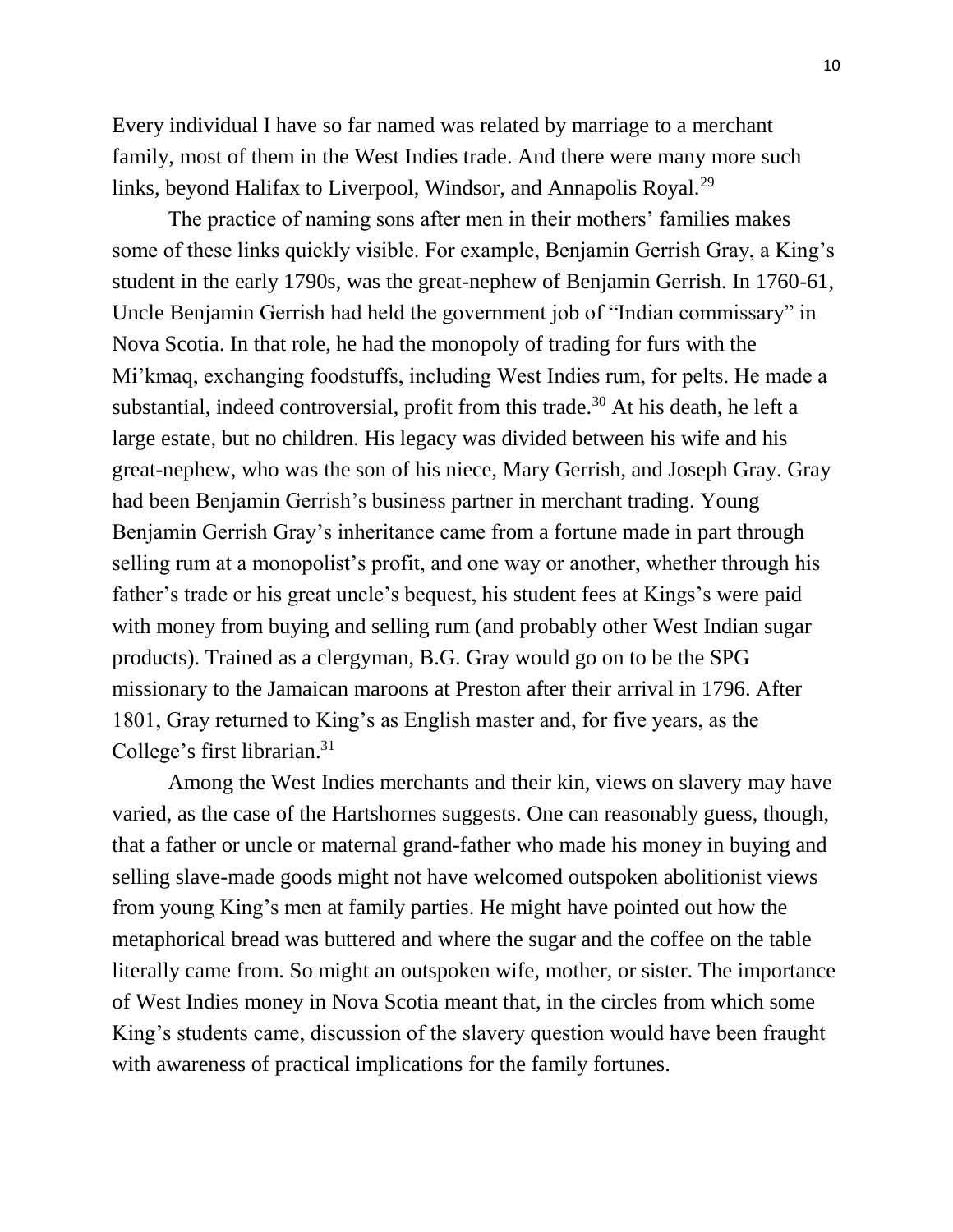#### **DONATIONS**

Income from student fees was the most direct channel by which the West Indies merchants of Nova Scotia helped to establish and sustain King's. There was no endowing of the institution by large outright donations from private individuals. In the College's sesquicentennial history, F.W. Vroom complained that the rich men of the colony in the 1780s and 1790s had failed to launch King's with anything like the sums of money that would have made it secure as a private university, like "Harvard and Yale and Columbia." <sup>32</sup> In addition to the Cochran and Uniacke donations mentioned (books to the library), we know of only one  $\alpha$  donation – £100 – from a West Indies merchant trader in the College's early years. That was the sum given by Alexander Brymer in 1802, responding to a campaign to build the Library.<sup>33</sup> Brymer's wealth was legendary, and his ships brought in torrents of rum and mountains of brown sugar to Halifax. Brymer was truly a man of the British Atlantic. He brought capital for investment in trade to Halifax when he arrived as a Loyalist in 1776 and when in 1801 he was ready to retire from active business, he left Nova Scotia behind, taking his capital with him to England.<sup>34</sup> It may be that he and other English or Scottish business men  $-$  Brook Watson, Joshua Mauger, William Kidston, and William Forsyth – had little personal attachment to Nova Scotia, even though they were at various times major figures in Nova Scotia's West Indies trade.<sup>35</sup> Nova Scotia was just one facet of their Britain-based enterprises, a provincial outpost from which they fled later in life to enjoy the pleasures of London and Glasgow. Their educational philanthropy, whatever it may have been, must have ended up in the metropole as they did.

In the late 1840s and early 1850s, Nova Scotia fortunes that had been founded partly in the West Indies trade contributed to King's survival. In 1833, King's had lost its British parliamentary grant, and in 1846, its Governors learned they would lose the annual SPG grant that had partly replaced the parliamentary one. It was clear in 1847 that their revenues were less than half of their minimum expenses.<sup>36</sup> In response, an alumni association was formed to raise money for an endowment. The alumni's initial campaign failed by £464 to meet its £2,000 goal, even though several merchants joined the province's lawyers, clergy, physicians, and officeholders in the effort.<sup>37</sup> Merchant donors were in the minority, both of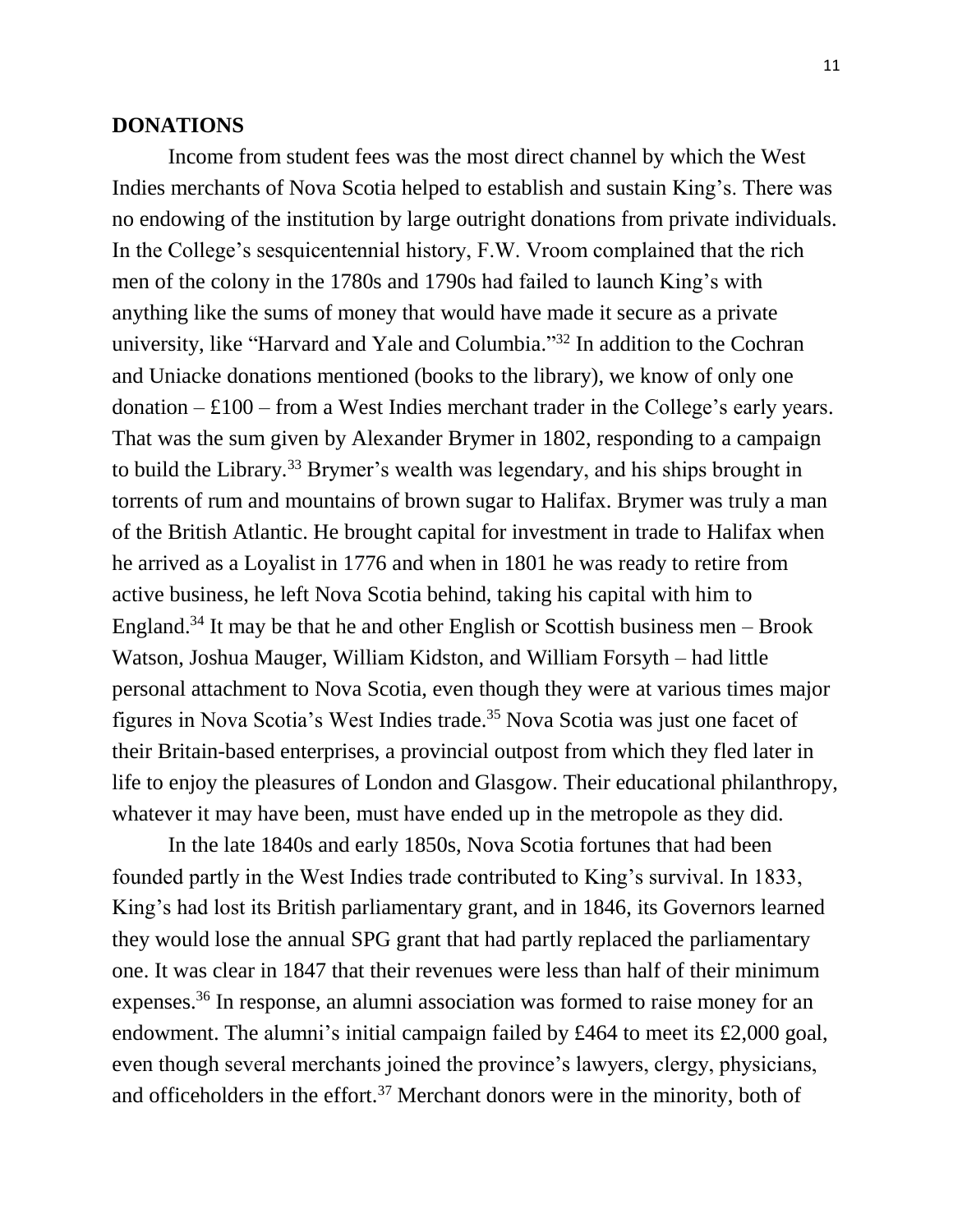large and small givers. The handful of large donations (each giving £100) came from H.H. Cogswell, J.B. Uniacke, Edward Cunard Jr., S.B. Robie, W.B. Bliss, and the estate of James Peters. Listed separately from the other gifts was £500 for a Cogswell scholarship. The only direct connection among these men to income from the West Indies trade was via Edward Cunard (son of Samuel, who himself pitched in £20). The Cunard fortune, begun by Samuel's father Abram during the war of 1812, came from trading among Britain, British North America, the US, and the West Indies. From the fortune made in those years and the 1820s had come Edward's student fees at King's in the 1830s. After a sharp reversal, nearly bankruptcy, in 1841, the family had begun to recover by the late 1840s, and Edward was able to make his substantial donation.<sup>38</sup>

More indirect yet was the connection to the West Indies trade via H.H. Cogswell. Cogswell was a lawyer, officeholder, and ultimately a banker. He came from a successful farm family in the Annapolis Valley, and, unlike his brothers, who remained farmers, he went into law. As he built savings, he invested in mortgages and fire insurance rather in ships and shipping. But in 1825, he joined with a group of merchant traders that was more connected to the West Indies and formed the Halifax Banking Company.<sup>39</sup> Among those merchant traders was Enos Collins. The son of a Liverpool merchant who imported rum and sugar, Collins made the beginnings of his fortune in the privateering cruizes of 1798-1801. He parlayed his prize shares as a ship's captain into the purchase of ships and cargoes, among them West Indies goods.<sup>40</sup> Though Collins had little formal education, he must have been persuaded of the value of King's. In the College's next major crisis – in 1849 the provincial grant was nearly terminated, then in 1853 cut by one-third – the alumni raised close to £10,000 by, in effect, selling stock in the college.

Cogswell devised the outline of the scheme (an expansion of an earlier practice), and Collins purchased ten "Stock Certificates" at £100 each. The dividend that this stock paid, so to speak, was the right, for each £100 certificate, to name a student who would attend without paying fees.<sup>41</sup> The capital raised by the sale of the certificates would generate investment income to make up the college deficit, and the young Nova Scotia men who came to the notice of these patrons would get an education. A somewhat desperate trading away of future tuition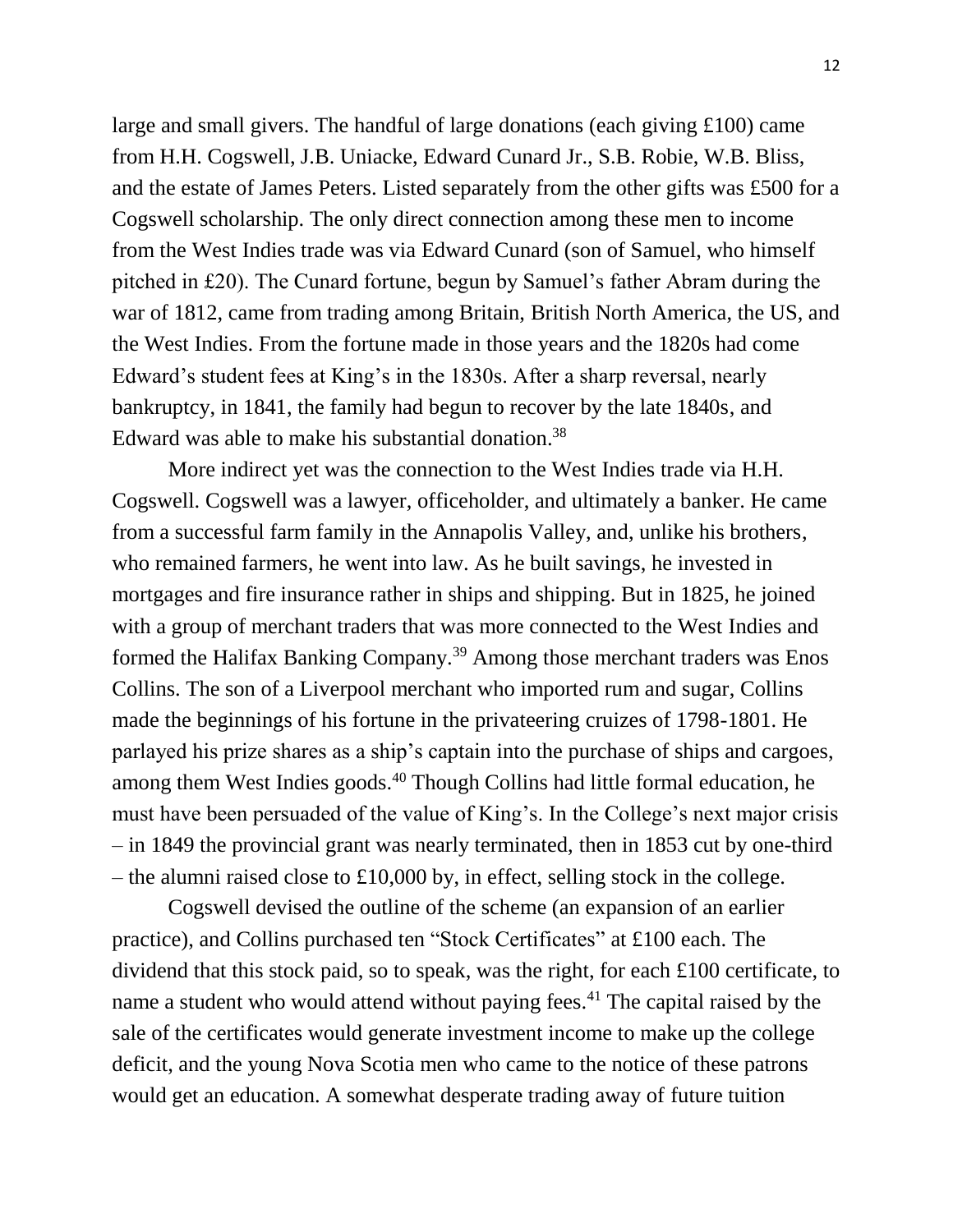income for endowment capital in the present, this scheme gained from Enos Collins the college's biggest single Nova Scotian donation, £1,000. The fundraising campaign of 1854 brought the institution back from the brink, although at the price of much reduced fee income.<sup>42</sup> Collins played a leading part as the hero of this rescue drama.

The contribution made by West Indies merchants to King's finances cannot be precisely quantified in percentage terms. The archives do not provide data on total fees, and the channels of contribution through family ties are complex and murky. Our list of 480 students may not be complete, and my attempt to identify which of those were merchant sons encountered some limits. The order of magnitude is probably right, however. That is to say, fee income derived from the West Indies trade made up about 10 per cent of the total. In the 1847-49 endowment campaign, Edward Cunard's contribution, combined with a few smaller ones, constituted about 10 per cent of the total. Similarly, Collins' dramatic gesture in the certificate campaign of 1854 made him a donor of 10 per cent of the total, pushing up the total merchant contribution in that campaign to perhaps 15 per cent. Further research on the individuals and organizations who purchased certificates in that campaign could generate a more exact figure. But the overall picture is that West Indies merchant contributions to King's as a share of fees was a relatively constantly ten per cent, and when King's fundraising in Nova Scotia became a serious exercise after 1846, alumni from West Indies merchant families contributed roughly 10 to 15 per cent. As I explain in what follows, other sources of income to the college were larger and more stable than fee income and donations.

# **THE CONTRIBUTION TO KING'S FROM TAXES ON SLAVE-PRODUCED GOODS**

In 1789, Bishop Charles Inglis persuaded the men of the provincial government that the colony needed an Academy and College for its sons. Together, the grammar school and the college would be a seminary for Anglican clergy, a birthplace for a provincial literature, and the foundation for the professional training of physicians and lawyers. Located in idyllic Windsor, the school that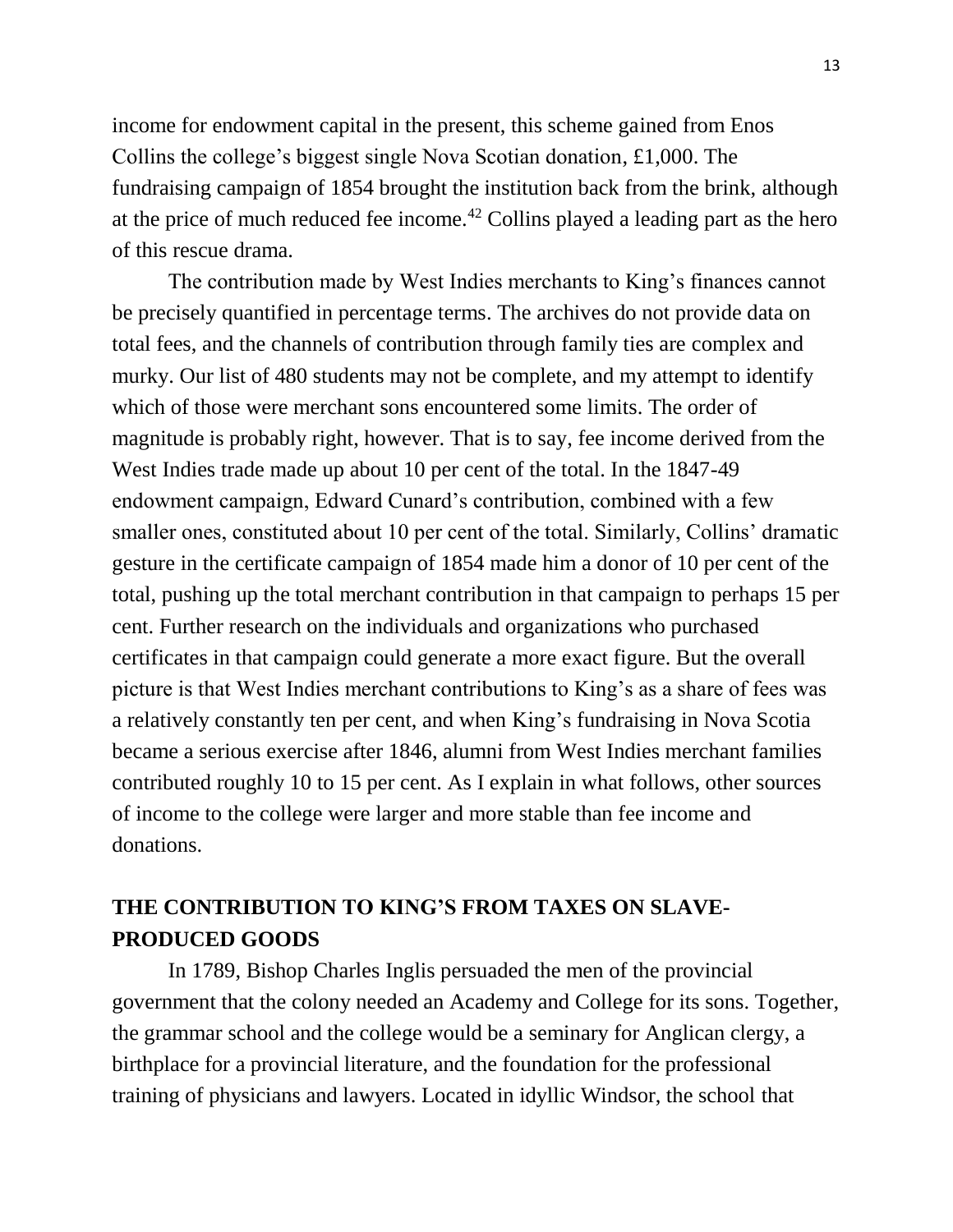Inglis envisaged could draw boys and young men not only from Nova Scotia, but also its students would come by sea from all over British North America and from the British West Indies. Inglis pointed out that, without a college in the loyal colonies, the already established colleges in the "revolted" colonies would draw away ambitious young men and put in jeopardy their commitment to the "British Constitution and Government." 43

Perhaps the men of the provincial state were persuaded as much by the relative cheapness of having a local school for their sons as they were by the imperative of loyalism. Some mix of practicality and principle moved them, and they gave to King's the revenue from one of the colony's taxes, the duties on sugar, both brown sugar (from the British West Indies) and refined sugar (from the British West Indies, via British refineries). That tax was earmarked to cover the province's commitment to King's in perpetuity of £400 sterling per year, to be made up from other taxes should the sugar duties not be enough.<sup>44</sup> Inglis was most pleased. The sugar duties were "a very productive tax," he exulted in a letter to a friend. <sup>45</sup> My analysis of customs house duties for a sample 24 months in 1792-93 shows that the sugar duties easily covered the province's commitment to the grant.<sup>46</sup> All of that grant, therefore, came from taxes on slave-grown goods.

Larger than the provincial subsidy, but later in arriving, was an annual grant of £1,000 sterling from the British government, beginning in 1803. <sup>47</sup> This grant was on top of the £3,600 sterling annual grant that Britain allocated to the work of SPG missionaries in the province. From that sum came the missionary salaries (£200 per year per parish) that were paid to King's faculty members for their work as the parish priests of Falmouth, Newport, and Windsor.<sup>48</sup> The parliamentary grant to King's of £1,000, like the British grant to the SPG, came from ordinary British public revenue. A substantial part of that revenue, roughly 10 per cent, came from import duties and excise taxes on imported West Indies goods – sugar, tobacco, coffee, and rum.<sup>49</sup> Further research would be necessary to determine whether colonial expenditures such as the King's grant came from a specific earmarked tax source in the U.K. If not, then we can attribute to revenue derived from enslaved labour another small part of King's basic revenue during the period of the annual British government grant. Combining 10 per cent of the British grant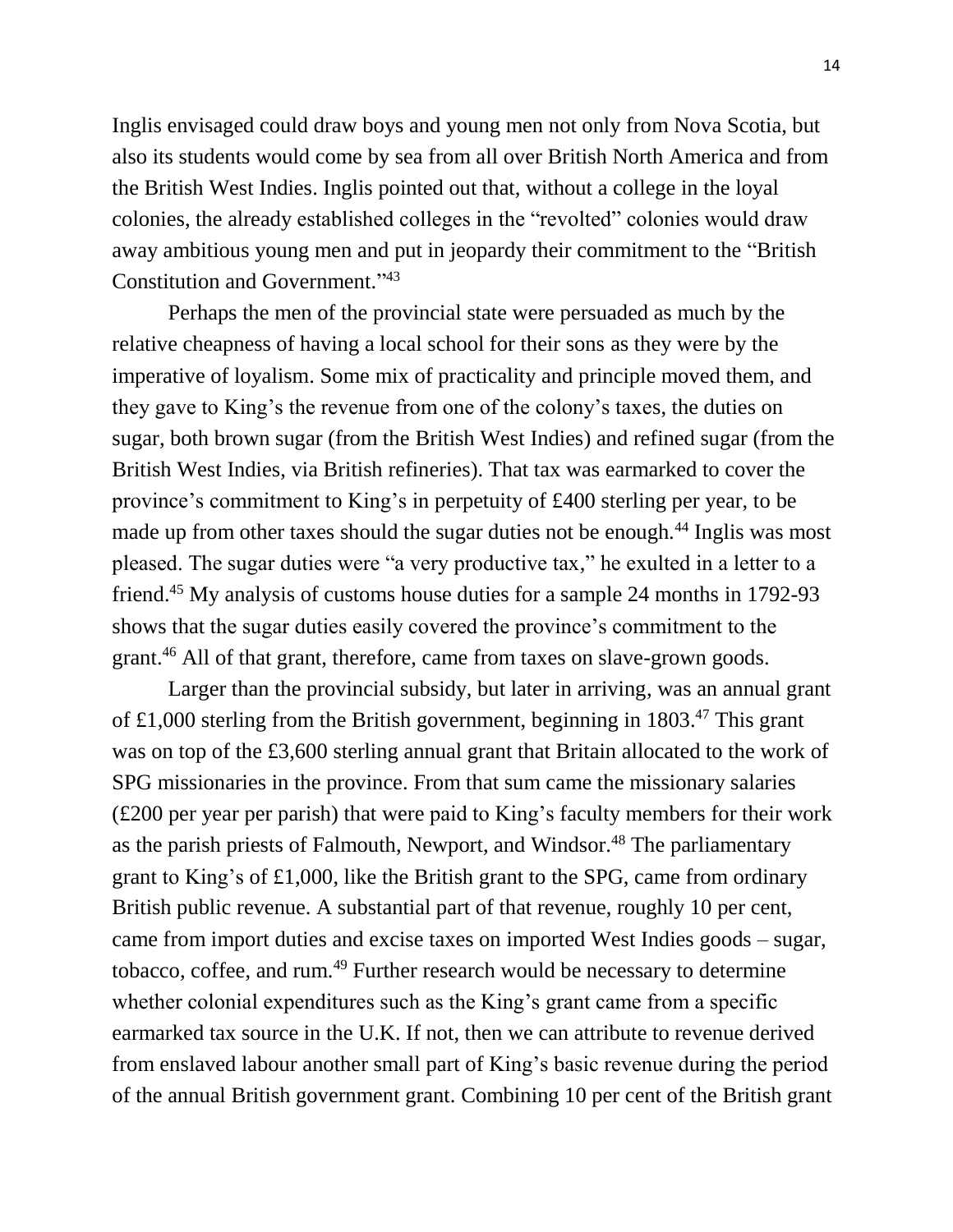and 100 per cent of the provincial grant between 1803 and 1833, I find that 35.7 per cent of the public funding to King's in those years came from taxes on slaveproduced goods.

Noticing and making moral judgements about the sources of public revenue is not just a recent fashion. In the history of British slavery, the empire's reliance on sugar duties as a source of revenue for the public treasury became increasingly controversial after enslavement in the Atlantic colonies ended. Noel Deerr's 1949 *History of Sugar* documents the multi-faceted controversy over sugar duties in Britain in the 1840s. Imports to Britain of sugar from the "foreign" sugar islands (French, Spanish, Dutch) continued after emancipation, and in some of those colonies, sugar was produced by enslaved labour. Those who had fought to end the slave trade and slavery itself objected to the sugar duties for the same moral reasons that had animated their fight against slavery. The enslaved Africans and their descendants who produced the sugar were victims of an intolerable moral wrong, and taxes derived from the goods that they produced were unacceptable.<sup>50</sup> Historians of Nova Scotia have not investigated whether political agitation on this issue crossed the ocean. However, our work in the King's project supports the scholarly consensus that Nova Scotians were full participants in the British empire. They certainly knew of and participated in the debates about slavery.<sup>51</sup> They knew that the West Indies trade helped fill the public treasury. Some of them must have wondered whether that was as it should be.

# **SUPPORT FROM THE SOCIETY FOR THE PROPAGATION OF THE GOSPEL IN FOREIGN PARTS (SPG)**

I began this research expecting to find that some of the funding that came to King's from the SPG came from profits made on the SPG's sugar plantation in Barbados. But the Codrington plantation's operating revenues stayed in Barbados to build the endowment of Codrington College and to pay expenses for the SPG's mission expenditures aimed at enslaved Africans.<sup>52</sup> Following the emancipation of the enslaved people of Codrington, the SPG collected in 1836 a compensation payment of £8,558 for their loss of capital investment in the form of 410 human beings, who were now apprenticed, to be freed entirely in 1838.<sup>53</sup> (Formerly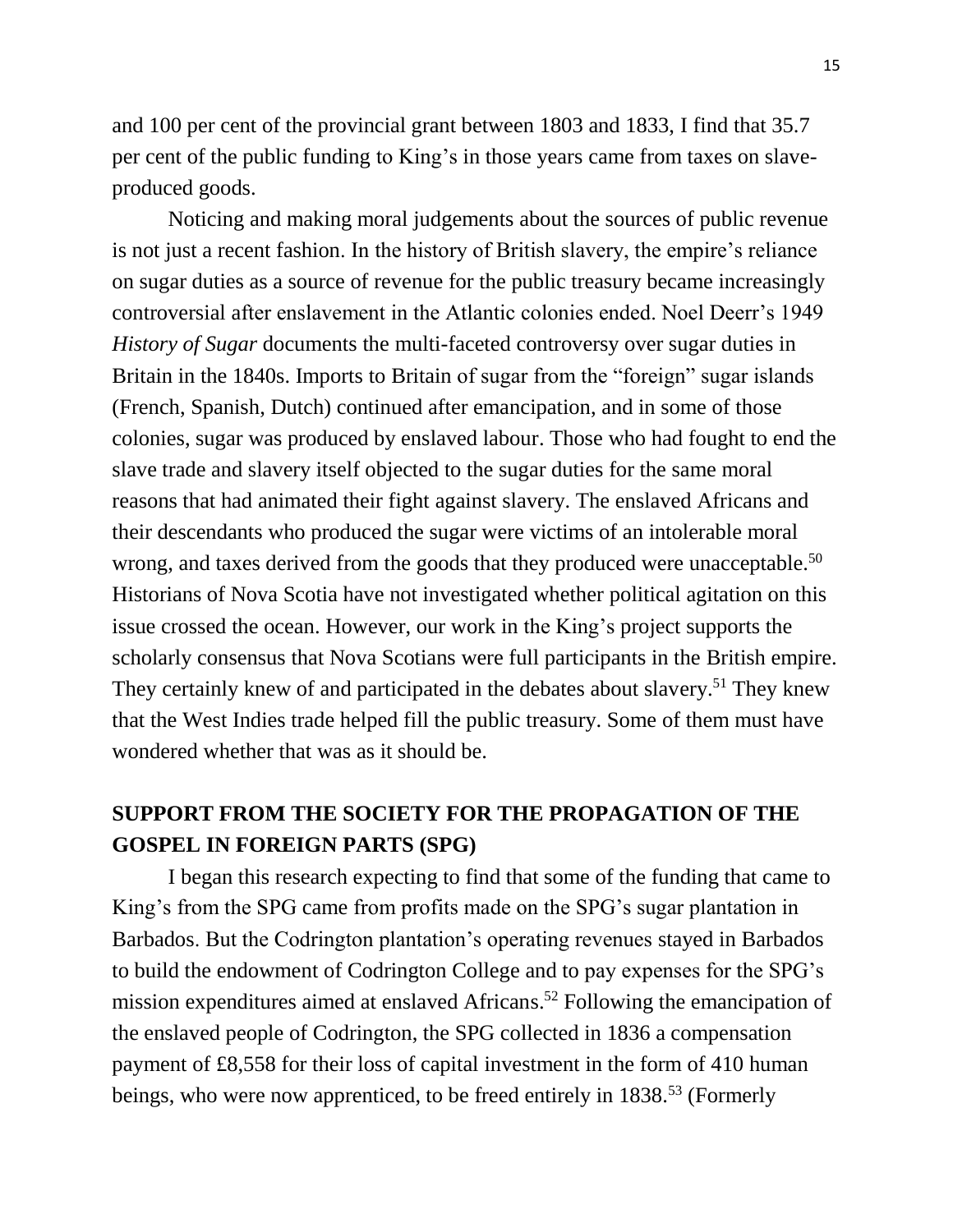enslaved people in the British West Indies were not compensated for their unpaid wages, much less for other the other harms of enslavement.) None of the compensation that was paid to the SPG as slave-owners came to Nova Scotia.<sup>54</sup>

Nonetheless, King's was kept afloat between 1825 and 1846 (and especially after 1833) in large part because of an annual donation of £500 from the SPG. Moreover, from the beginning, the SPG missionary salaries for Newport, Falmouth, and Windsor parishes gave the King's faculty who served those parishes part of their incomes. And SPG scholarships paid the fees of varying numbers of divinity students.<sup>55</sup> With so important a financial connection between King's and the SPG, the King's community should be aware of the history of the SPG in relation to slavery.

The Codrington estates had been a legacy to the SPG in 1710. In the first 60 years of SPG administration at Codrington, the brutal treatment of the enslaved workers meant that more died than were born or bought from slave sellers. Historian Mary Butler has traced rates of enslaved people's deaths on Codrington as they spiked in response to the local managers' decisions to increase production. She concludes that the Codrington managers stopped buying newly enslaved Africans in 1762 for economic reasons, not compassionate or moral ones.<sup>56</sup> On Codrington before 1770, slaves' lives mattered, if at all, only in economic terms. For an owner to kill an enslaved person in Barbados, for any reason or no reason, meant a £15 fine. But an enslaved person who escaped for 30 days or longer was sentenced to death.<sup>57</sup> A horrifying criminal penalty applied only to Black people if convicted of murder – burning at the stake, a penalty long out of use in Europe.<sup>58</sup>

Beginning in the late 1760s, in tune with an emerging culture of sensibility in Britain,<sup>59</sup> the SPG had urged upon their Barbadian administrators more humane treatment for the people in their sugar cane fields and mills.<sup>60</sup> The change of climate towards humanitarianism in Britain may have emboldened a group of Black people enslaved on the Codrington estate, who, in 1783, lodged a protest with the estate's administrator about a particular overseer's whipping of field workers. The overseer was removed. But who could say when the next one of his kind would come along? An overseer was found to be using the whip on the estate in 1825, even after a British government policy adopted in 1823 had prohibited it.<sup>61</sup>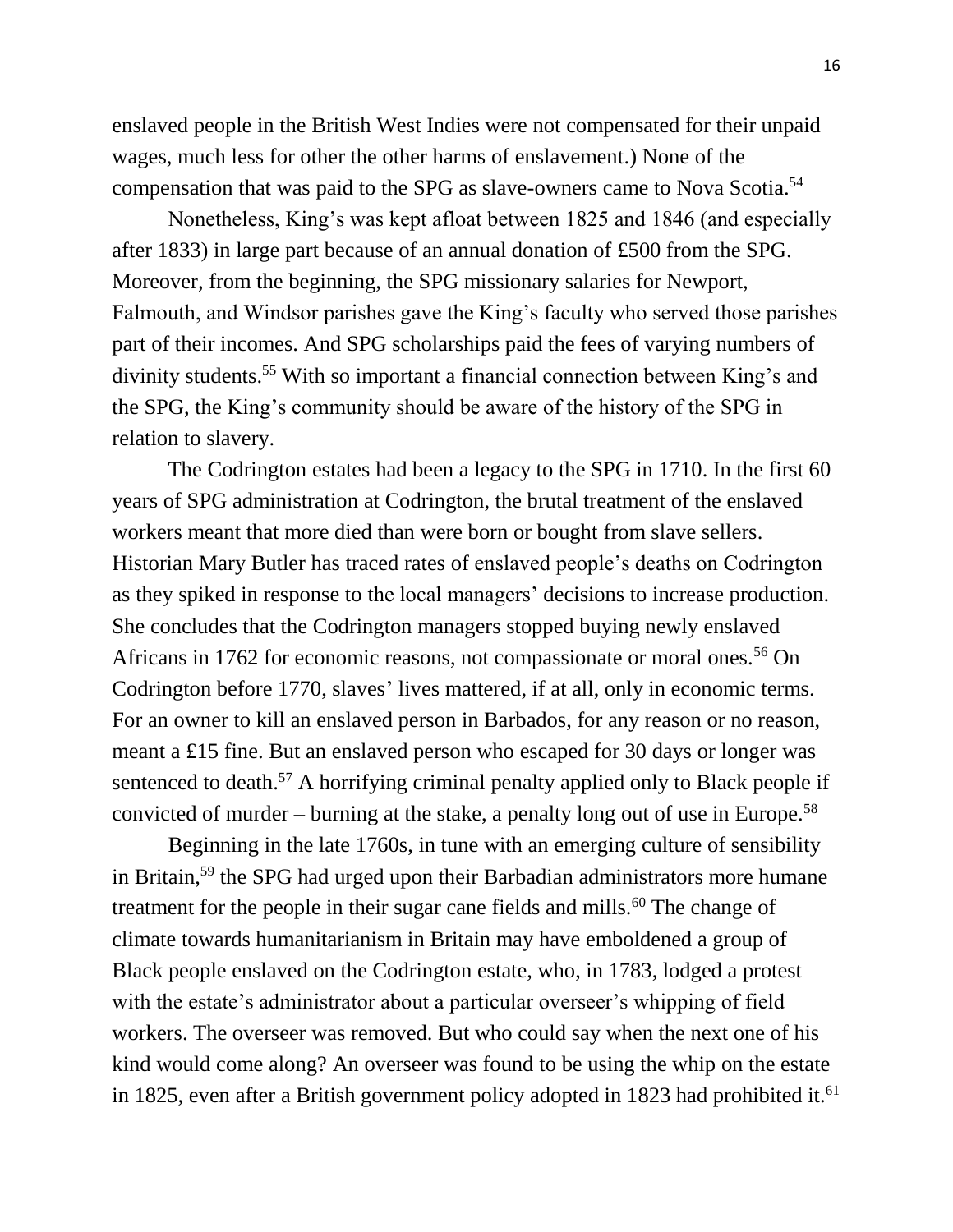The Codrington administrators answered in white supremacist terms when the SPG urged them to improve how enslaved people were treated: "to govern upwards of 300 negroes on one plantation is no easy task, it requires a good deal of address, and unless a proper decorum, and subordination is ke[pt]'d up, they will soon become turbulent and unruly, for after all those who know them best must allow that they are a most inconsiderate and thoughtless race of mortals."<sup>62</sup> During the 1820s, when debate over emancipation was at a fever pitch, the British treasurer of the SPG, John Heywood Markland, was in charge of the publishing program of the West Indies planters' pro-slavery lobby group in the U.K..<sup>63</sup> In that context, the SPG's publicizing of slavery on Codrington as Christian and benevolent must have read to abolitionist critics as resistance to emancipation, rather than as a sign of gradual movement in that direction.<sup>64</sup>

### **WEST INDIES INVESTMENT INCOME AMONG KING'S PEOPLE**

Having learned of an 1836 payment of £514 from Britain's slavery compensation commission to the estate of a Nova Scotian, John Johnston, I sought out the probate records of wealthy Nova Scotians associated with King's. I found that Johnston's brother, James W., who served as a representative of the provincial government on the King's Board and later Acadia's, shared in Johnston's estate.<sup>65</sup> Like his brother John, James W. had grown up in Jamaica, a society defined by the sugar plantations and the associated culture of white supremacy. The Johnstons' family history shows how the migration histories of Nova Scotia's white elite families connected some of them to the white supremacist culture of the sugar colonies. The Johnston family came to Nova Scotia from a society in which a lawyer and office holder like John, with funds to lend, might (as he did) acquire an investment interest in enslaved people as a matter of ordinary business.

My search in probate records revealed, however, that the wealthy families associated with King's were not investing directly in slavery as Johnston had. They had many opportunities to make investments in Nova Scotia, the U.S., and Britain. Beyond their active investments in Nova Scotia businesses, these families – lawyers, doctors, officeholders, clergy – derived interest income from passive investments such as mortgages on land in Nova Scotia, government securities in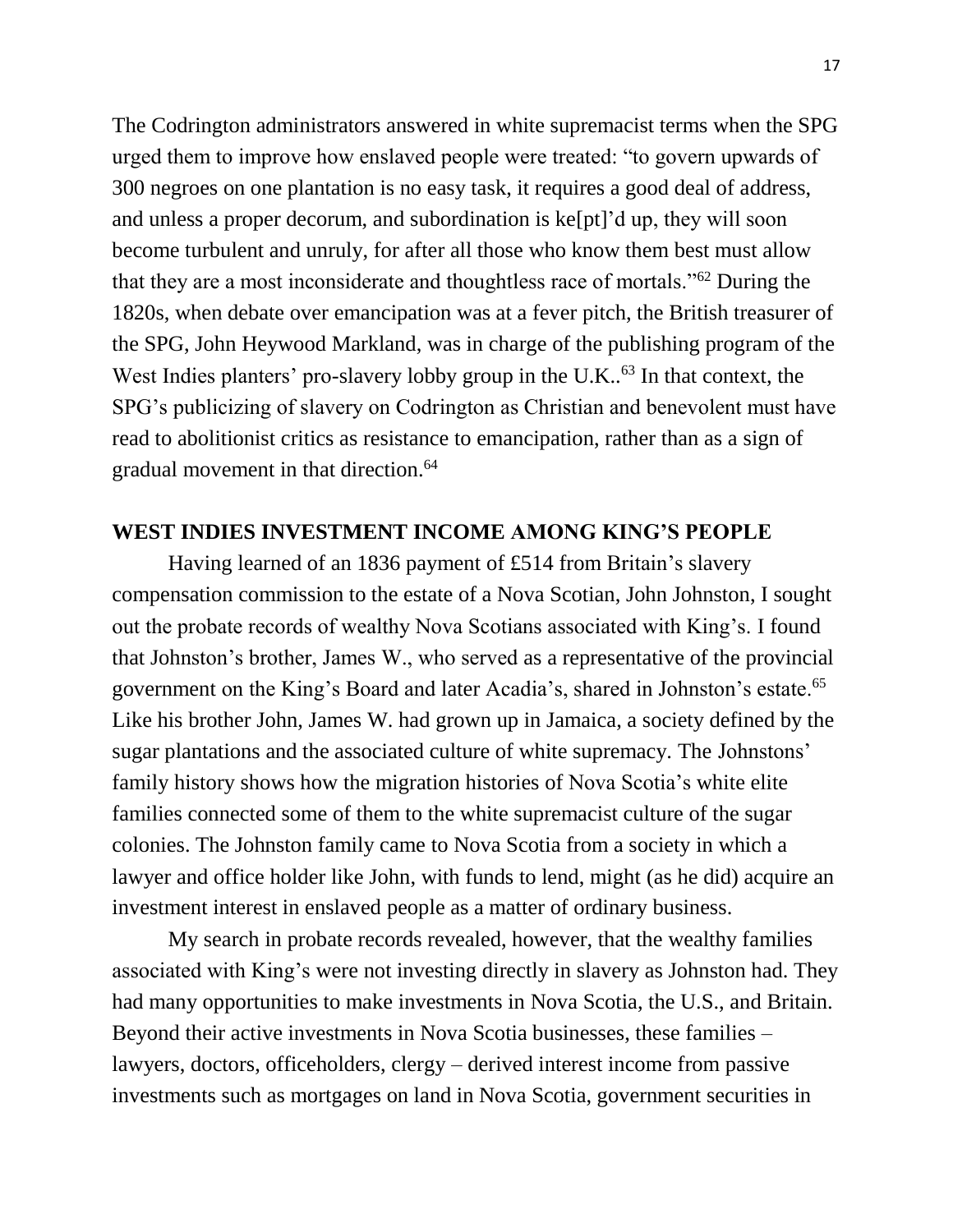Britain, and a variety of American stocks. Because details of their investment holdings are included in probate only when they died without a will, the sample that I was able to locate and examine was small, and perhaps not representative.<sup>66</sup> But my research in probate papers confirmed the findings that have been reported on a wide range of individuals in the *Dictionary of Canadian Biography*, as well as economic historian Julian Gwyn's conclusions in his landmark study, *Excessive Expectations*. <sup>67</sup> Investing directly in enslaved human beings in the sugar islands as John Johnston had done was unusual among wealthy Nova Scotians. However, investment in the West Indies trade more broadly was an important part of banking in the province. King's people, some of them West Indies merchants, others not, were the majority of investors in Nova Scotia's two earliest banks, the Halifax Banking Company (1825) and the Bank of Nova Scotia (1832). Collins and the Halifax Bank Company (four of whose initial investors were educated at King's or sent their sons there) were the first, and for a time, the most important source of credit for West Indies traders out of Halifax.<sup>68</sup>

## **WHY WE NEED TO KNOW THIS HISTORY AND REMEMBER IT**

The story I have told here is familiar in its general outline to anyone wellacquainted with Nova Scotia history. History enthusiasts know that the West Indies trade was important in the economic history of the province. Less well-known, however, is the breadth of the impact of slavery throughout the Atlantic world, not just on the plantations of the sugar islands. Historians have shown how the effects of slave-ownership were not restricted to the physical territory of plantations.<sup>69</sup> People like the bishops of the Church of England's SPG could be slave-owners without ever setting foot in the West Indies. And societies like Nova Scotia's in the late 18th and early 19<sup>th</sup> centuries could still be economically dependent on slavery through the trade in slave-produced goods, even though the enslaved people of African descent in Nova Scotia who worked as servants and suffered harms of enslavement here were not the main labour force of the province. In this essay, I've sketched some specific, King's-related, illustrations of these general stories. I've shown that, before 1803, the only regular College revenue source, aside from the student fees paid to the teachers, was the provincial sugar duties. That means that,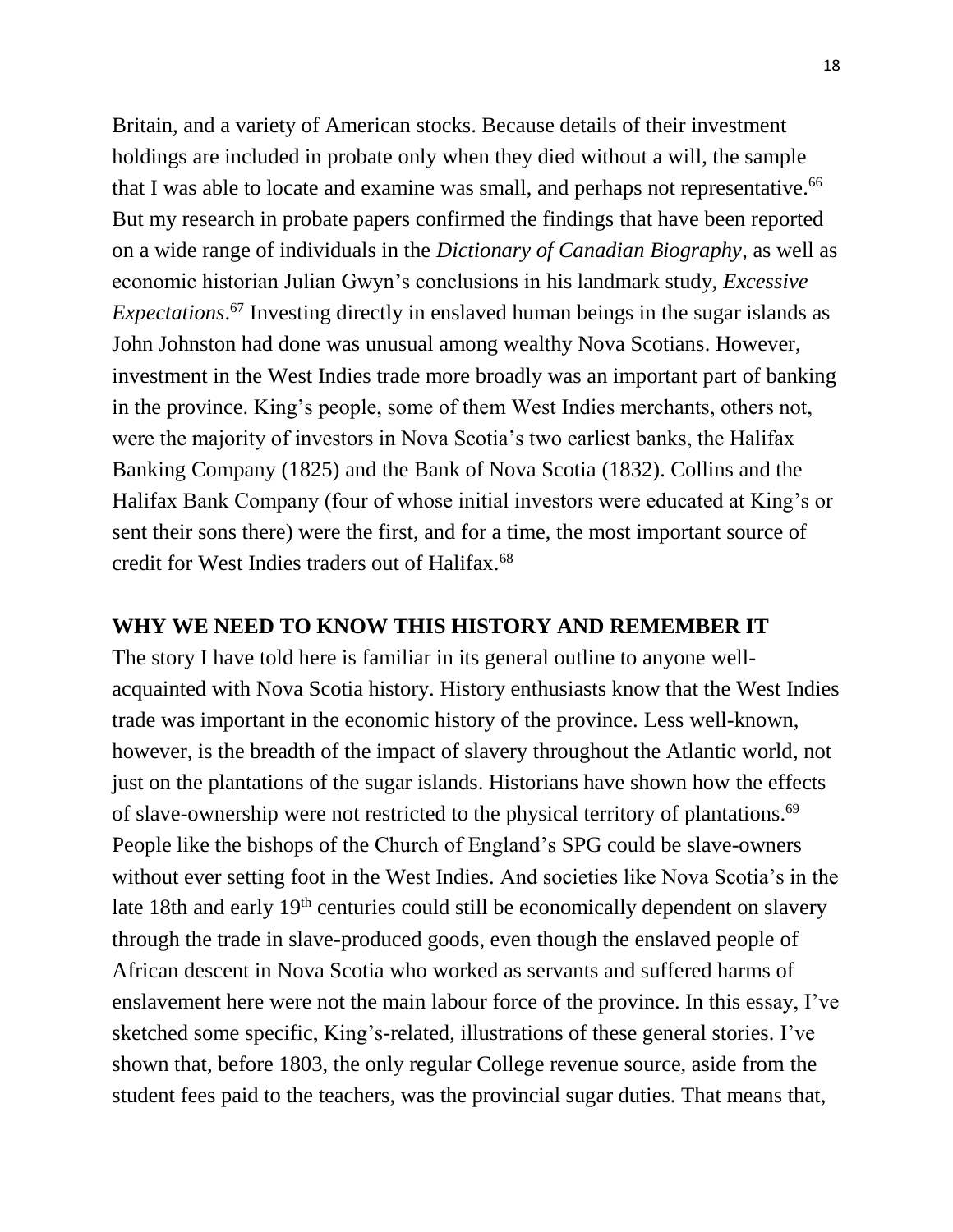in these years, the survival of the College and Academy depended entirely on the West Indies trade. The implication that I draw is that we inherit an institution funded at its origin by unjustly extracted profits and taxes charged on blood-soaked goods. We should understand the benefit to the College and the province that was taken from the enslaved people of the  $18<sup>th</sup>$  and  $19<sup>th</sup>$  century West Indies.

The contribution that these enslaved people made to our present benefit was coerced and it was contested. In 1789, at the time King's was given the right to a grant from the province's sugar duties, the Atlantic world was embroiled in a struggle over whether slavery should be abolished. Nova Scotia's first known antislavery pamphlet had been published in 1788, marking Nova Scotians' participation in this international political and military conflict.<sup>70</sup> The enslaved people of Haiti launched their revolution in 1791, and won independence in 1804. Equally fiercely, British West Indian slave owners and their allies fought to defend their property, politically in the United Kingdom, and militarily between 1793 and 1802 in the Caribbean theatre of Britain's war with France's revolutionaries. The acute struggle over race-based chattel slavery in the Americas was a feature of politics, religion, and daily life across the Americas – from Martinique in the 1760s to New England in the 1770s to the United States in the 1850s and 1860s to Brazil in the 1880s, just to name a few hotspots.

People associated with King's could be found in many positions in the array of slavery politics. The Reverend William Cochran, the first president of King's (before he was president), published the great abolitionist speeches of Wilberforce and Pitt in a periodical that he founded here in 1789, the *Nova-Scotia Magazine and Comprehensive Review of Literature, Politics, and News.* John Howe, Joseph Howe's father, kept publishing the magazine, with abolitionist content, until the spring of  $1792<sup>71</sup>$  By contrast, in 1838, the chapter on slavery in King's alumnus T.C. Haliburton's *Sam Slick, the Clockmaker*, sharply mocks abolitionists as sentimental idiots or status-seeking, cynically careerist politicians.<sup>72</sup> In Haliburton's rhetoric, Slick the character gives voice in his folksy, exaggerated, intentionally absurd way to a position that people who profited from slavery expressed seriously, in measured tones: that emancipation in 1834 had been a chaotic mess, and that even if slavery was bad, ending it was a recipe for economic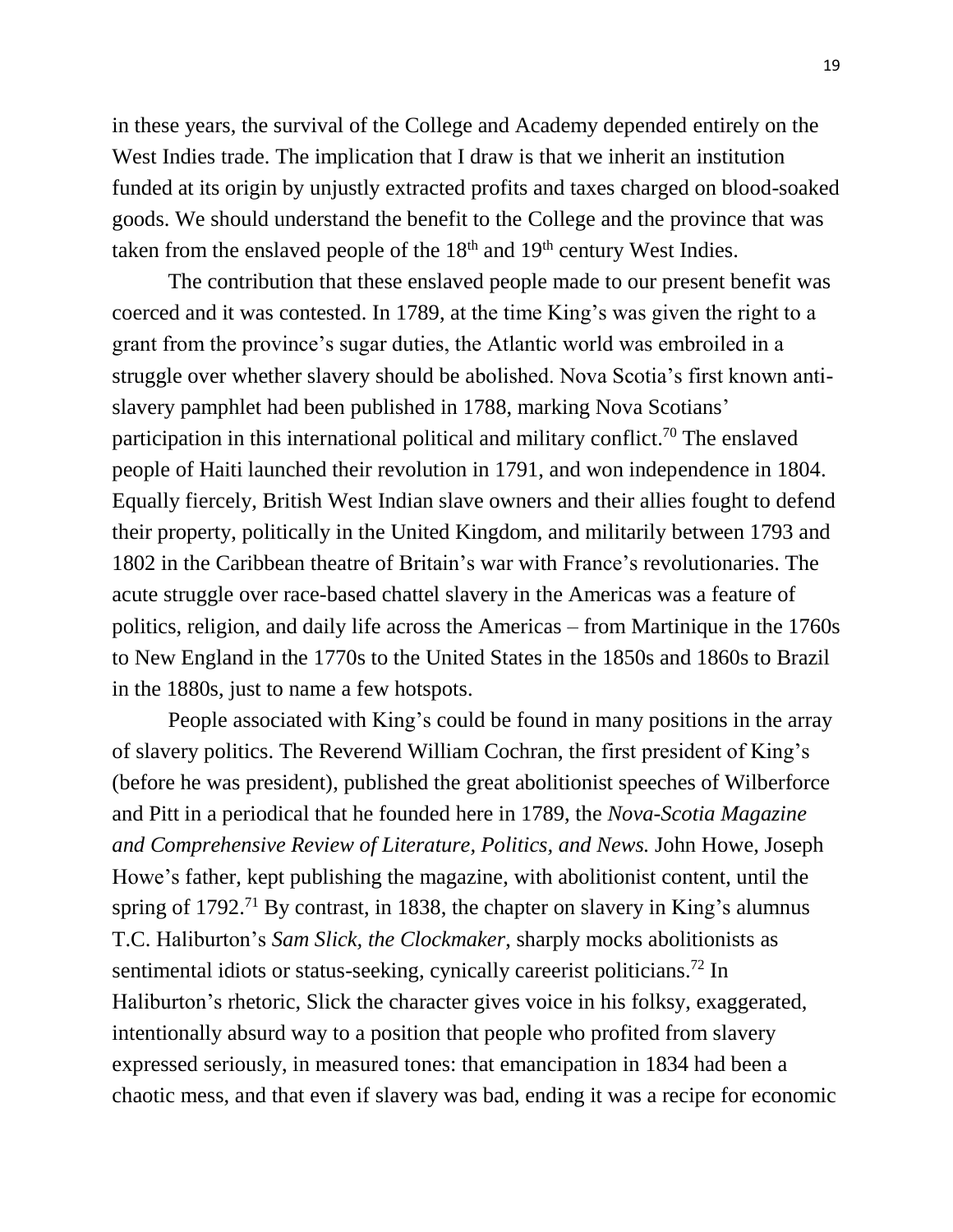disaster and social chaos, possibly mass murder of former slaveowners by the Black people formerly enslaved to them. Scholars of Haliburton's work leave no doubt that these were Haliburton's views.<sup>73</sup> An education at King's did not determine where one stood on slavery.

But King's as an institution certainly profited (in the sense of benefited) from West Indian slavery. Everyone who drew a salary or earned a degree from King's benefited from the government grants that kept the institution alive when student fees were scarce and the endowment was small. It must have been easy for King's graduates to nod agreement with alumnus Henry Bliss, serving as Nova Scotia's agent in London, when he wrote in 1833 that "[t]he most sincere sympathy for the West Indian interests exists among all connected with the Northern Colonies [British North America]; and the real cause of West Indian embarrassments, the interference and agitation in their internal affairs, through the influence of private combinations in England [such as abolitionists, it would seem], must be viewed as a violation of all Colonial rights, and all social justice."<sup>74</sup> It was common sense in the merchants' circles that Nova Scotia's interests and those of the West Indies sugar colonies were aligned and that Nova Scotians should support the sugar planters' protests against the "sudden" emancipation of enslaved people. <sup>75</sup> It would have been very easy for King's people to like the notion that "Christian slavery" might be made a stable and productive institution, as the SPG was arguing in the 1820s.<sup>76</sup>

And that's why we need to remember this story. It is easy for business-asusual and the usual necessities of daily life to seem simply to be reality, inevitable, given by forces beyond our control. Think of sugar in the 1790s as being like smartphones today: once a luxury for a few, now a daily necessity for most. In using your phone, you are benefitting from exploited labour in the Democratic Republic of the Congo. If you practically cannot stop using the device, you might have an obligation to try at least to understand the economics and politics of the horrific exploitation by which it is produced, with an eye to supporting effective policy to stop the exploitation.<sup>77</sup> By analogy, even though we cannot change the past, we can be aware of how Nova Scotia was part of the system of Atlantic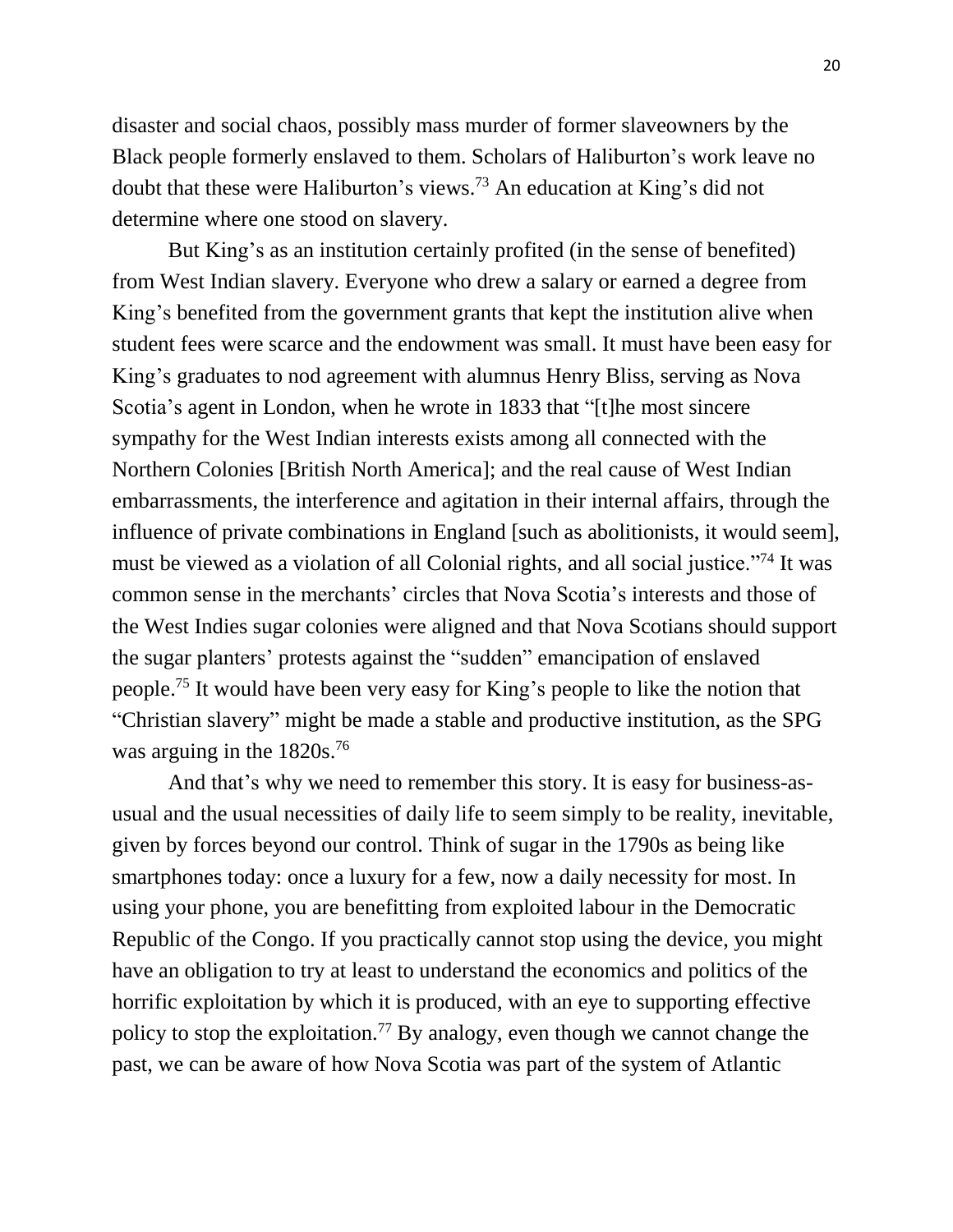slavery, and work to remedy the effects of that system as they have reverberated over the years through Nova Scotia's social, economic, and institutional history.

I have emphasised in this essay how King's depended economically on West Indies slavery. But money was not the only connection. The ideology by which slavery was justified, by which drowsy conscience was soothed, was part of Nova Scotia's history, too. The notion that Africans and their descendants needed to have white masters in order to be peaceful and productive – the idea that white people must rule Black – underpinned the slavery system from which Nova Scotia indirectly drew some its tax revenues, some of the markets for its barrels and fish and gypsum, and profits for its West Indies merchants. That ideology is still with us, expressed in modern forms, and so are those who challenge it.<sup>78</sup> Both the ideology and, to a lesser extent, the challenge are part of King's' Anglican heritage. Today's Anglican church works for justice, throws resources into caring, not just for its congregations, but for people in need at home and abroad, and sometimes challenges unjust power.<sup>79</sup> As part of that effort, they and we as stewards of institutions need to understand the role of enslavement in Nova Scotia's economic and institutional history. As African Nova Scotian leader Lynn Jones has said, commenting on the purpose of reparations projects: "We feel like slavery didn't happen here and it very much did happen here and we do suffer the effects of it."<sup>80</sup> For people of African descent in Nova Scotia, Nova Scotia's entanglement in the enslavement of Black people is not a trivial part of the distant past, but something that created the present world and its inequalities. In James Baldwin's words, "If history were the past, history wouldn't matter. History is the *present*, the *present.* You and I are history. We carry our history. We act in our history."<sup>81</sup> We can choose to act its better parts.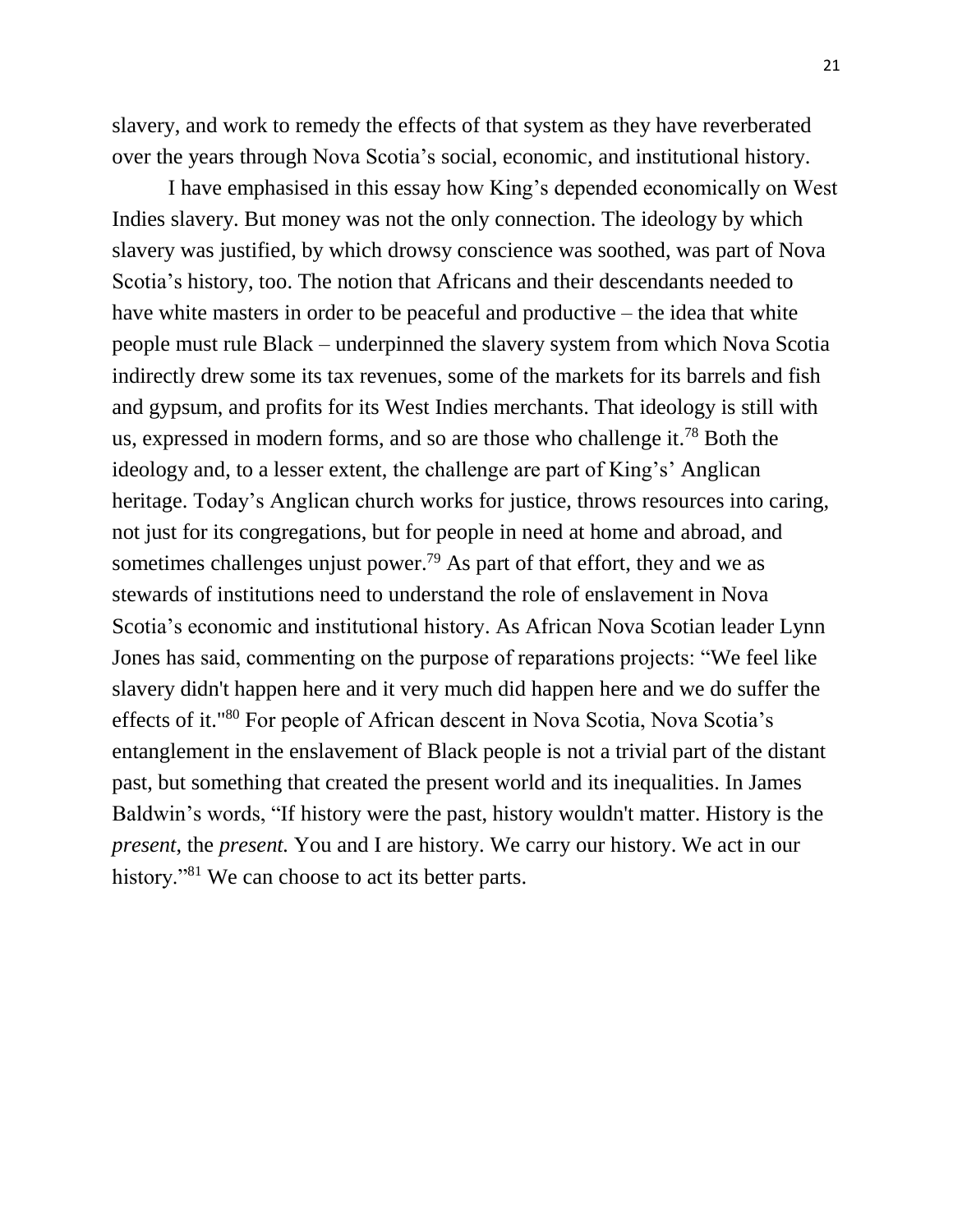#### **NOTES**

 $\overline{\phantom{a}}$ 

<sup>1</sup> From the beginning, the SPG had been providing some of the teaching staff with regular salaries, when those men served as missionary clergy for local parishes. From 1811, the SPG funded scholarships, referred to as "exhibitions" (*OED Online*, definition 3b) for divinity students. The British parliamentary grant was reduced to £500 in 1834 before being discontinued completely. Henry Youle Hind, *The University of King's College, Windsor, Nova Scotia, 1790-1890* (New York: The Church Review Company, 1890), 55-56, 74; "An Abstract of the Charter and of the Proceedings of the Society for the Propagation of the Gospel in Foreign Parts, from the 16<sup>th</sup> Day of February, 1810, to the 15<sup>th</sup> Day of February, 1811," (London: S. Brooke, 1811), 36, 44.

<sup>2</sup> For accounts of the ideology and its historical expression, see David Brion Davis, *The Problem of Slavery in the Age of Revolution, 1770-1823* (New York: Oxford University Press, 1999); Seymour Drescher, *The Mighty Experiment: free labor versus slavery in British emancipation* (Oxford: Oxford University Press, 2002). For examples of primary texts, see *The Slave Trade Debate: contemporary writings for and against,* Introduction by John Pinfold (Oxford: Bodleian Library, 2007). Several of the works excerpted in the Bodleian were listed under "Slave Trade" in the monthly new books section of the *Nova-Scotia Magazine and Comprehensive Review of Literature, Politics, and News*, published in Halifax between 1789 and 1792.

I have used "white supremacy" in this essay rather than say, anti-Black racism. In this usage, I have been influenced by political philosopher Charles Mills's argument in *The Racial Contract* (Cornell: Cornell University Press, 1997) that to identify racism as white supremacy makes clear that it is a political system, not simply a personal attitude. By "a political system," Mills is pointing to "a particular power structure of formal or informal rule, socioeconomic privilege, and norms for the differential distribution of material wealth and opportunities, benefits and burdens, rights and duties."(3) Mills elaborates on his argument and responds to philosopher Michael Cole's expression of several common criticisms of it in Charles W. Mills, "Critical Race Theory: A Response to Mike Cole," *Ethnicities* 92, 2 (2009): 270-281.

<sup>3</sup> For a summary account of the many forms of resistance and revolt by enslaved people in the Americas before the 1770s, see Mary Turner, "Slave Worker Rebellions and Revolution in the Americas to 1804," in *The Cambridge World History of Slavery,* eds. D. Eltis & S. Engerman (Cambridge: Cambridge University Press, 2011), 677-707. doi:10.1017/CHOL9780521840682.028. On early abolitionism, see Christopher Leslie Brown, *Moral Capital: Foundations of British Abolitionism* (Chapel Hill, NC: University of North Carolina Press, 2006).

<sup>4</sup> An early abolitionist publication in Nova Scotia is the Reverend James MacGregor's pamphlet, "A letter to a clergyman urging him to set free a black girl he held in slavery" (Halifax: A. Henry, 1788), [www.online.canadiana.ca](http://www.online.canadiana.ca/) Historians Barry Cahill and Harvey Amani Whitfield see MacGregor's pamphlet as evidence of more than an individual's position. They suggest it was a sign that there was a broader antislavery current in white Nova Scotian society: Cahill "Antislavery Polemic of the Reverend James MacGregor: Canada's Proto-Abolitionist as "Radical Evangelical," in *The contribution of Presbyterianism to the Maritime Provinces of Canada*, eds. Charles H.H. Scobie and G.A. Rawlyk (Montreal: McGill-Queen's University Press, 1997), 131-43; Harvey Amani Whitfield, *North to Bondage: Loyalist Slavery in the Maritimes* (Vancouver: UBC Press, 2016), 93-94.

<sup>5</sup> A recent summary account of how enslaved people came to Nova Scotia and the scope of the local Nova Scotian slave trade in the late 18<sup>th</sup> century is provided by Whitfield, *North to Bondage*, chapters one and two, esp. 20, 39-40, 44-45.

6 Inglis to Archbishop of Canterbury, 20 April 1789, Nova Scotia Archives (NSA), Charles Inglis fonds, MG1, vol. 479(a) vol. 1, file 10-165. The citation has an odd form, with two volume numbers.

<sup>7</sup> As the title of Julian Gwyn's economic history of the province, *Excessive Expectations,* suggests, these expectations were ill-matched to the province's economic potential. In the period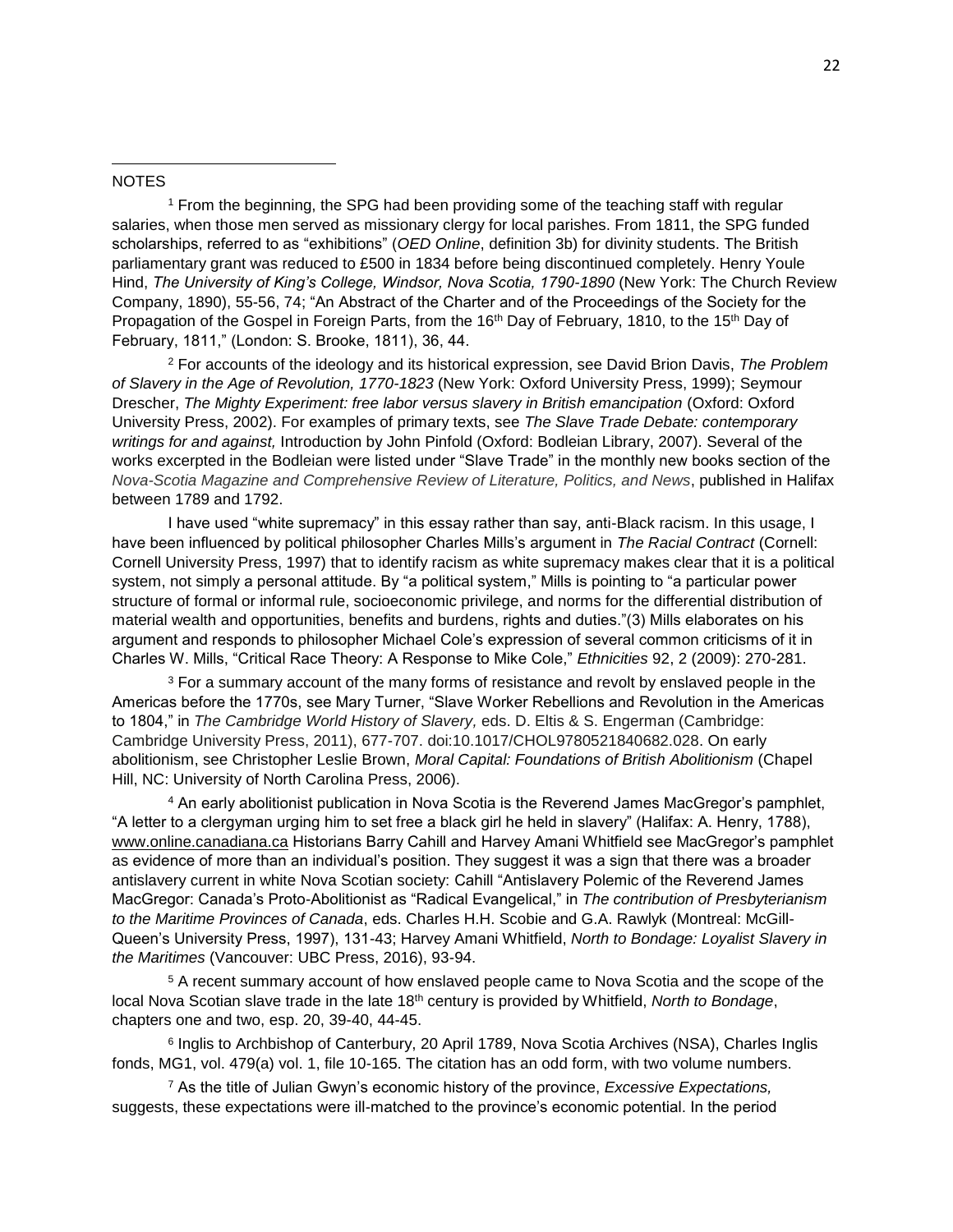between 1768 and 1772, the average annual traffic of vessels carrying imported goods into Philadelphia, Boston, and New York was, respectively, about 6 times, 5.5 times, and 4 times greater than the traffic into Halifax. Though tonnage coming into Halifax would double and triple between 1786 and 1810, its traffic did not reach even the lower New York levels of 1772 until 1801, and in relation to population, the increase was actually stagnation. Only during the War of 1812 did trade with the West Indies boom in Nova Scotia. Julian Gwyn, *Excessive Expectations: Maritime Commerce and the Economic Development of Nova Scotia, 1740-1870* (Montreal: McGill-Queen's University Press), 1998. For the specific trade data, see Julian Gwyn "Economic Fluctuations in Wartime Nova Scotia, 1755-1815," in *Making Adjustments: Change and Continuity in Planter Nova Scotia*, ed. Margaret Conrad (Fredericton, NB: Acadiensis Press, 1991), 80; Virginia D. Harrington*, The New York Merchant on the Eve of the Revolution* (New York: Columbia University Press, 1935), 361.

 $\overline{a}$ 

<sup>8</sup> The origins of cargoes listed in Halifax customs house reports show that there were also trade relations (less frequent) with some South American producers (Demerary) and some in the American South (South Carolina). NSA, Treasury fonds, Impost and Excise series, RG 31-104, vol. 4, file 5, and vol. 9, file 6.

<sup>9</sup> Fees were paid to the teaching staff and to the Library, rather than into the general college fund. "King's College, Nova Scotia," Appendix no. 41, *Journals and Proceedings of the House of Assembly*  (1832), 54; *Report of the Proceedings of the Incorporated Society for the Propagation of the Gospel in Foreign Parts; during the year 1825* (London, 1826), 183-84, listing of missionaries, catechists, and schoolmasters, with SPG salaries, lists student fees as part of the income of the president of the College. Fees do not appear in the balance sheets of the General Account of the College, which income to the College and salary expenditures from the SPG and other grants were recorded. University of King's College Archives (hereafter UKCA), UKC FIN 4.1.1.

<sup>10</sup> NSA, Treasury fonds, Impost and Excise series, RG 31-104. Vol. 4, files 1 to 9, and vol. 9, file 6 are the sources for sample used here. I have also reviewed customs reports for 1790-91 in vol. 3, and reports for 1814-1816 in vol. 9, files 3-8 to assess how representative the smaller sample is, and in all of these files, I have also reviewed customs reports (usually annual rather than quarterly) from Liverpool, Shelburne, Annapolis Royal, and Hants County, along with even less frequent ones from Guysborough, Pictou, and Yarmouth. References to specific cargoes below are from the Halifax sample, unless otherwise specified.

<sup>11</sup> Family relationships have been identified through the following sources: Terrence W. Punch, "The Halifax Connection, 1749-1848: a Century of Oligarchy in Nova Scotia" (M.A. thesis, Saint Mary's University, 1972); A.W.H. Eaton, *The Church of England in Nova Scotia and the Tory Clergy of the Revolution* (New Yorker: T. Whittaker, 1891)*;* A.W.H. Eaton, *The Cochran and Inglis Family of Halifax*; A.W.H. Eaton, *Families of Eaton-Sutherland, Layton-Hill* (New York: privately printed, 1899). The Eaton volumes are all available at [www.online.canadiana.ca.](http://www.online.canadiana.ca/) Hind, *The University of King's College*; F.W. Vroom, *King's College: A Chronicle, 1789-1939* (Halifax: Imperial Publishing, 1941). The *Dictionary of Canadian Biography* is the essential scholarly source. Particular biographies are cited in the notes that follow. King's archivist Janet Hathaway gives as the primary sources used for her list of King's people, including students, donors, and alumni, the following: UKCA, Matricula, 1803-1906 and UKCA, Board of Governors, minutes; John Inglis, Memoranda respecting King's College (1836) Collected and prepared for the purpose of making evident the leading object in suggesting and establishing that institution. By one of the alumni. (Halifax, February, 1836); Thomas Beamish Akins, *A brief account of the origin, endowment and progress of the University of King's College, Windsor, Nova Scotia* (Halifax, MacNab & Shaffer, 1865); Society for the Propagation of the Gospel in Foreign Parts, *Reports.*

<sup>12</sup> "Sale by Auction by Mr. HILL," *Nova Scotia Gazette and Weekly Chronicle,* 4 July 1786, referred to in J.B. Cahill, "Hill, Charles," in *Dictionary of Canadian Biography*, vol. 6, University of Toronto/Université Laval, 2003–, accessed March 1, 2019,

[http://www.biographi.ca/en/bio/hill\\_charles\\_6E.html.](http://www.biographi.ca/en/bio/hill_charles_6E.html) Thanks to Cahill and the DCB editor, Robert Fraser, for enabling me to locate the specific ad referenced in Cahill's entry on Hill.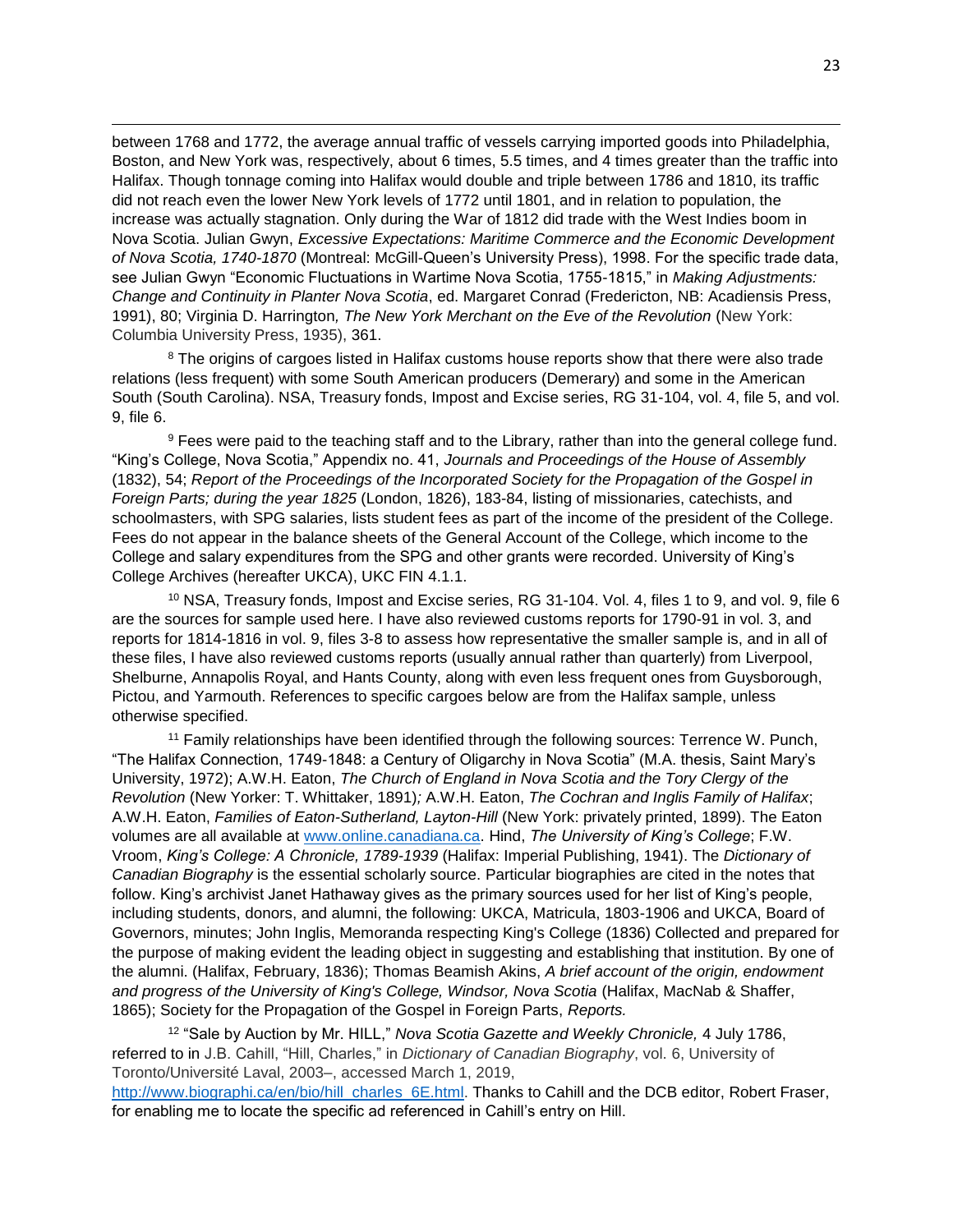<sup>13</sup> Punch, "The Halifax Connection," asserts the marriage as fact, 262; Cahill, "Hill, Charles," says it can only be presumed.

<sup>14</sup> Eaton, *The Cochran and Inglis Family of Halifax*, 8-18; Punch, "Halifax Connection," 262; A.B. Warburton, *A History of Prince Edward Island* (St. John, NB: Barnes & Col, 1923), 424; "Library, King's College, Windsor, Nova Scotia" (Luke Hansard, Great Turnstile, Lincoln's Inn Fields, 1802), 3, University of King's College Rare Books.

<sup>15</sup> All of the other cargo origins but this one are listed by colony, not city. Presumably this Port au Prince is the one in Saint Domingue, present-day Haiti.

<sup>16</sup> I thank Amani Whitfield for pointing me to the exact location of the reference to Hartshorne and George and Ann Black in the Book of Negroes: Book of Negroes, in Guy Carleton, 1st Baron Dorchester: Papers, The National Archives, Kew (PRO 30/55/100) 10427 p. 1, reproduced at the NS Archives website, Virtual Holdings, [https://novascotia.ca/archives/africanns/BN.asp.](https://novascotia.ca/archives/africanns/BN.asp)

<sup>17</sup> James W. St. G. Walker, *The Black Loyalists: the Search for a Promised Land in Nova Scotia and Sierra Leone, 1783-1870* (Toronto: University of Toronto Press, 1992), 120-123.

<sup>18</sup> See note 29 below.

 $\overline{a}$ 

<sup>19</sup> Before 1837, 89 per cent of sugar imports were from the British West Indies; from 1837-53, Nova Scotian imports of sugar were 93.7 per cent from the foreign West Indies. Gwyn, *Excessive Expectations,* 57-58.

 $20$  Listed in the Hathaway list: James Boyle Uniacke, Richard J. Uniacke [Jr], R. Fitzgerald Uniacke, and J. Crofton Uniacke.

<sup>21</sup> "Observations in the West Indies and North America," NSA, MG 1, vol. 926, no. 97, quoted in Brian Cuthbertson, *The Old Attorney General: a Biography of Richard John Uniacke* (Halifax: Nimbus, 1980), 4, Barry Cahill, "Slavery and the Judges of Loyalist Nova Scotia," *University of New Brunswick Law Journal,* 43 (1994): 84.

 $22$  Dan Conlin, "A Private War in the Caribbean: Nova Scotia Privateering, 1783-1805" (M.A. thesis, Saint Mary's University, 1996), 27.

 $23$  lbid., 41, 90, 102. To know for sure whether such captives were sold in Nova Scotia during the 1798-1801 privateering years would require considerably more archival research, according to Dan Conlin, who kindly responded to a query from me on this point. Such research has been done for the New England colonies in the 18<sup>th</sup> century: Charles R. Foy, "Eighteenth-Century Prize Negroes: From Britain to America," *Slavery and Abolition* 31, 3 (2010): 379-93.

 $24$  Ibid., 29, 33, 36, 55-56, 75, 112; Dan Conlin, "A Slave Ship Made Captive: the Schooner *Severn,*" *Journal of the Royal Nova Scotia Historical Society* 2 (1999): 205-06; B. C. Cuthbertson, "Uniacke, Richard John (1753-1830)," in *Dictionary of Canadian Biography*, vol. 6, University of Toronto/Université Laval, 2003–, accessed March 4, 2019, [www.biographi.ca.](http://www.biographi.ca/)

<sup>25</sup> Margaret Ells, "A Study of Early Provincial Taxation: Being a Tabular Statement of Fiscal Legislation in Nova Scotia between 1751 and 1815," *Bulletin of the Public Archives of Nova Scotia* no. 2 (1937), 2.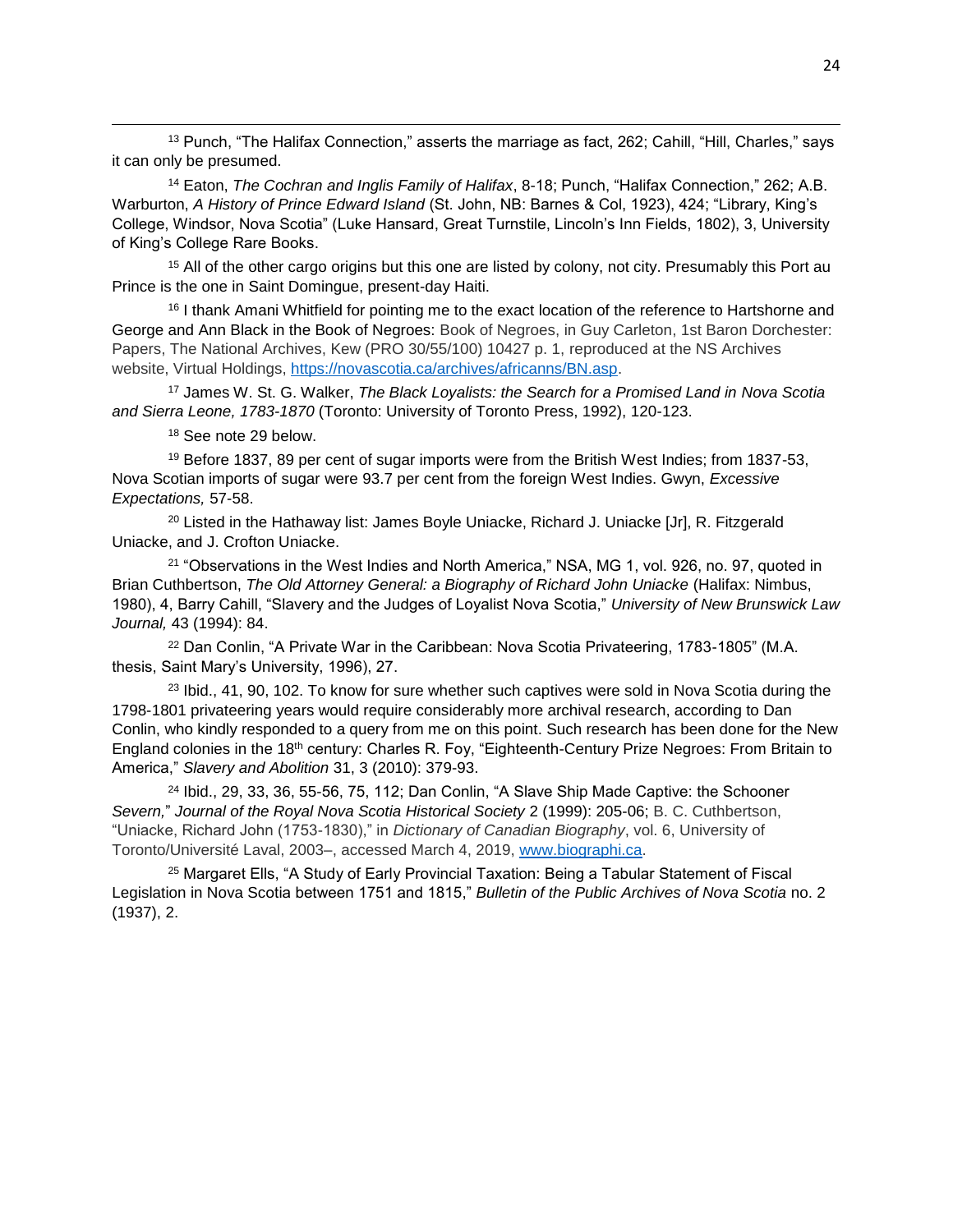$26$  In the early 1790s, license fees for taverns, a poll tax, and duties collected at and applied to specific lighthouses were the other sources of revenue. License fees were sometimes earmarked for road and bridge building, and the poll tax of the early 1790s was assigned to paying down the provincial debt. Following British custom, duties on particular commodities might be assigned to specific purposes: 10 per cent on American imports was earmarked for the transient poor, and the wine duty was for a time assigned to the Halifax Grammar School. Ells, "Early Provincial Taxation," 1; *Journal and Proceedings of the House of Assembly*, 19 June 1794, 91-92; *The statutes at large passed in the several general assemblies held in His Majesty's province of Nova-Scotia : from the first assembly which met at Halifax the second day of October, in the thirty-second year of His late Majesty Geo. II. A.D. 1758, to the fortyfourth year of His present Majesty Geo. III. A.D. 1804, inclusive, Title 57*; Andrew Belcher for Alexander Howe to SS Blowers, RJ Uniack[sic] and Benj, Green, 10 Feb 1790, NSA, Treasury fonds, RG 31-104, vol. 3, file January-March 1790; *Statutes at Large, Passed in the Several General Assemblies Held in His Majesty's Province of Nova Scotia (1748-1804),* chapter XV. To see amounts of customs duties in relation to other sources of revenue in the 1810s, see J.S. Martell, *A Documentary Study of Provincial Finance and Currency, 1812-36* (Halifax: Public Archives of Nova Scotia, 1941), 37. The calculation of the percentage of the import tax revenue derived from the West Indies trade in the Halifax customs house in 1815 is approximate, and does not take into account the extent of drawbacks (refunds) on the revenue. It is based on trade statistics and tonnage duties provided by Julian Gwyn and information on tax rates provided by Margaret Ells: Ells, "Early Provincial Taxation," 3-5, 18, 21 and 29; Gwyn, *Excessive Expectations,* 53, 54, and 56; Martell, *Provincial Finance and Currency, 1812-36,* 37.

 $\overline{a}$ 

 $27$  The Halifax customs house revenue, net of drawbacks (refunds) in the busiest quarter of 1815, the spring quarter, was £102,545. At 3.5%, Jeffery's commissions for that quarter alone would have been £3,589. The revenue for the summer quarter that year, usually a busy quarter, was a tenth of the spring quarter, and Jeffery's income would have been proportionately smaller. Still, for the Collector as for the merchants, income during the War of 1812 was extraordinarily high. NSA, Treasury fonds, Impost and Excise series, RG 31-104, vol. 9, files 6 and 7, customs house reports covering April 1, 1815, to September 30, 1815. Until 1825, the Halifax Collector also oversaw and took fees from the collection of an imperial customs statute. In 1825 and after, the Collector's compensation became a salary, £2,000. It was paid out of Nova Scotia's tax revenue, so he was still being paid partly out of the tax proceeds on West Indies imports. Marion Gilroy, "The Imperial Customs Establishment in Nova Scotia, 1825–1855," *Canadian Historical Review* 19, 3 (1938): 277; Martell, *Provincial Finance and Currency*, 9.

 $28$  Leonore Davidoff and Catherine Hall describe the material meanings of respectability and marriage as they emerged in the making of a British middle class in these same years. The significance of marriage must have been if anything greater in this small colony where social closure was easily made: *Family Fortunes: Men and Women of the English Middle Class, 1780-1850* (Chicago: University of Chicago Press, 1991). For an account of family and credit in a particular merchant's biography in the 1740s, see Christopher Moore, *Louisbourg Portraits* (Toronto: Macmillan, 1982)*.* 57-75.

 $29$  I have identified the following merchant or professional families linked by marriage to West Indies merchants: Collins – Halliburton; Halliburton – Inglis; Barss – Dewolf; Dewolf – Freeman; Parker – Freeman; Almon – Johnston; Lawson – Young; Freeman – MacNab; Jeffrey – Uniacke; Tremain – Hartshorne; Fairbanks – Lawson; Tremain – Boggs; Wallace – Kerby; Porter (King's) – Wallace; Gray – Gerrish; Cochran – Hill; Cochran – Inglis; Uniacke – Black; Fraser – Dewolf; Parker – Collins; Fraser – Allison; Uniacke – Hill. See note 11 for sources, and also the following entries in *Dictionary of Canadian Biography:* C. P. Wright, "Porter, Charles," in *Dictionary of Canadian Biography*, vol. 9; Diane M. Barker and D. A. Sutherland, "Collins, Enos," in *Dictionary of Canadian Biography*, vol. 10; Phyllis R. Blakeley, "Halliburton, Sir Brenton," in *Dictionary of Canadian Biography*, vol. 8; B. C. Cuthbertson, "Jeffery, Thomas Nickleson," in *Dictionary of Canadian Biography*, vol. 7, University of Toronto/Université Laval, 2003–, accessed April 24, 2019, www.biographi.ca. Following the links to associated profiles within the *Dictionary of Canadian Biography* allows a reader to explore connections among the merchant and official families of the boys and young men educated at King's. Further research could uncover other family connections outside Halifax, where Punch's work was concentrated. For example, one connection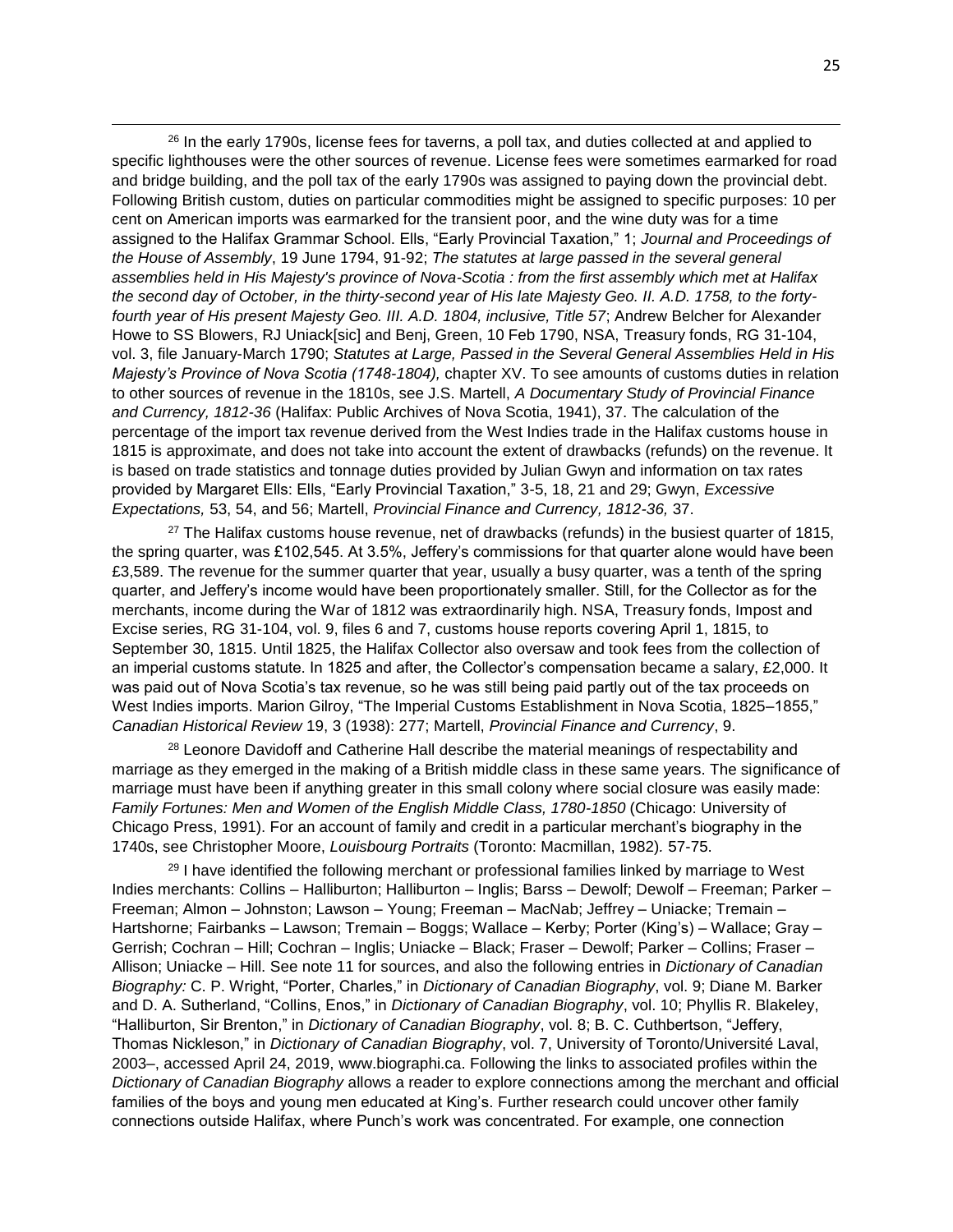between the Parkers and the Collins's in Liverpool was Desire Parker, married to Joseph Collins, and aunt of Snow Parker (War of 1812 privateer). Snow Parker's daughter (named Experience) married Joseph Freeman (who was also a privateer in 1812-14). Snow Parker was the grandfather of King's student, later provincial MLA, Snow Parker Freeman. Online genealogy sources such as WikiTree facilitate such searches: [https://www.wikitree.com/wiki/Parker-25804;](https://www.wikitree.com/wiki/Parker-25804) 

[https://www.wikitree.com/wiki/Parker-18802;](https://www.wikitree.com/wiki/Parker-18802) [https://www.wikitree.com/wiki/Parker-25806.](https://www.wikitree.com/wiki/Parker-25806)

<sup>30</sup> R.O. MacFarlane, "Indian Trade in Nova Scotia to 1764," *Canadian Historical Association Historical Papers* 13, 1 (1934): 61-66.

<sup>31</sup> D. Murray Young, "Gray, Benjamin Gerrish," in *Dictionary of Canadian Biography*, vol. 8; Stephen E. Patterson, "Gerrish, Benjamin," in *Dictionary of Canadian Biography*, vol. 4; Stephen E. Patterson, "Gerrish, Joseph," in *Dictionary of Canadian Biography*, vol. 4, University of Toronto/Université Laval, 2003–, accessed March 4, 2019, [www.biographi.ca.](http://www.biographi.ca/)

<sup>32</sup> Vroom, *King's College: A Chronicle,* 31.

 $\overline{a}$ 

<sup>33</sup> Minutes, 7 June 1798, University of King's College Archives (UKCA), Board of Governors fonds, BOG 2.1.1, Minute Book #1.

<sup>34</sup> J. B. Cahill, "Brymer, Alexander," in *Dictionary of Canadian Biography*, vol. 6, University of Toronto/Université Laval, 2003–, accessed March 4, 2019, [www.biographi.ca.](http://www.biographi.ca/)

<sup>35</sup> D. A. Sutherland, "Forsyth, William (d. 1814)," in *Dictionary of Canadian Biography*, vol. 5; Donald F. Chard, "Mauger, Joshua," in *Dictionary of Canadian Biography*, vol. 4; L. F. S. Upton, "Watson, Sir Brook," in *Dictionary of Canadian Biography*, vol. 5, University of Toronto/Université Laval, 2003–, accessed March 4, 2019, [www.biographi.ca;](http://www.biographi.ca/) Gwyn, "Economic Fluctuations in Wartime Nova Scotia, 1755-1815," 75.

<sup>36</sup> Minutes, 12 May 1846, 4-6, UKCA, Alumni Association fonds, AL.2.2. 1846, Alumni of King's college minute book, vol. 1.

<sup>37</sup> Information on donations in this paragraph comes from "The Alumni of King's College, Windsor" [report of the 1849 annual meeting of the alumni association], UKCA, Alumni Association fonds, file AL2.2.1849.06.26.

<sup>38</sup> Phyllis R. Blakeley, "Cunard, Sir Samuel," in *Dictionary of Canadian Biography*, vol. 9, University of Toronto/Université Laval, 2003–, accessed April 24, 2019; Archibald MacMechan, "The rise of Samuel Cunard," *Dalhousie Review* 9 (1929–30): 202–10; John G. Langley, "Samuel Cunard 1787- 1865: 'As Fine A Specimen of a Self-made Man as This Western Continent Can Boast Of,' *Journal of the Royal Nova Scotia Historical Society* 8 (2005): 92-115.

<sup>39</sup> David A. Sutherland, "Cogswell, Henry Hezekiah," in *Dictionary of Canadian Biography*, vol. 8, University of Toronto/Université Laval, 2003–, accessed April 24, 2019.

<sup>40</sup> Barker and Sutherland, "Collins, Enos"; Conlin, "A Private War in the Caribbean," 28, 53-54, 69, 80.

<sup>41</sup> Vroom, 72, asserts that Collins offered the £1,000 if other donors could be found to make up the balance. With 84 certificates purchased, and a handful of later ones noted, it seems the £9,000 may have been found, though it seems to have been a very close call. UKC AL. 4.4.4.2.1854 Index to the Register of College Certificates – 1854; numbered certificates UKC AL 4.4.1.6. Explanation of the scheme is in UKC 1.1.1.4 Board of Governors Minute book, #4, minutes of 24 February 1854; threat to provincial grant UKC 1.1.1.3, #3, Minutes of 10 February 1849; reduction of the grant, UKC 1.1.1.4 Board of Governors Minute book, #4, minutes of 24 February 1854; Cogswell's role in the 1854 plan, UKC AL 2.2.1853.06.20, "Report of the Subcommittee of Alumni on the Hon'ble H.H. Cogswell's scheme for raising funds for the benefit of King's College," *Annual Meeting of the Alumni of King's College Windsor, 1853,* 13-14.

 $42$  The impact on tuition revenues is discussed in an essay by archivist Janet Hathaway on "nominations" in the finding aid for the Alumni Association records, 8-9, at the University of King's College archives.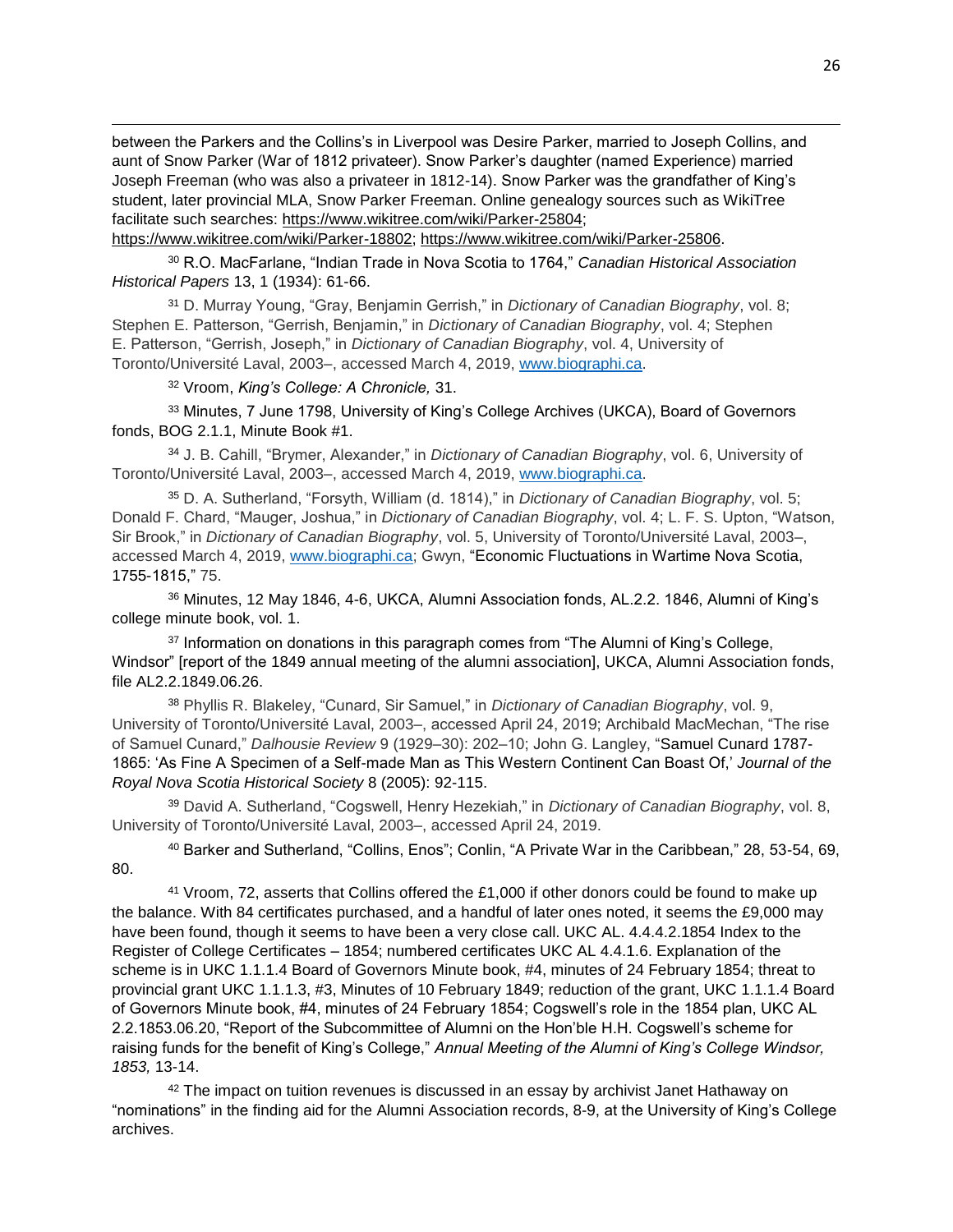43 Inglis to the Archbishop of Canterbury, 20 April 1789, NSA, Charles Inglis fonds, MG1, vol. 479(a) vol. 1, file 10-165. The correct archival citation has an odd form, as shown, with two volume numbers.

 $\overline{a}$ 

<sup>44</sup> An Act for founding, establishing and maintaining a College in this Province, *Perpetual Acts of Nova Scotia,* cap. IV. [www.canadiana.ca.](http://www.canadiana.ca/)

<sup>45</sup> Inglis to Col. Ludlow, 20 April 1789, NSA, Charles Inglis fonds, MG1, vol. 479(a) vol. 1, file 10- 165.

<sup>46</sup> Custom house quarterly traffic reports and balance sheets for 1792 and 1793, NSA, Treasury fonds, Impost and Excise series, RG 31-104, vol. 4, files 1 to 8. Although I read these documents for all of the years 1789 to 1794, inclusive, I focused in minute detail on 1792-93 years because Bishop Inglis had expressed in January of 1794 distress about the decline in customs revenue, at a time when the '92-'93 records would have been the source of any real data. His distress was ill-informed. Revenues had mounted rather than declined in the last half of 1793. In 1792, the sugar duties (before export refunds) totalled £864 (Halifax currency, which was slightly less valuable than sterling). In 1793, the gross sugar duties were £1,547. The annual grant of £400 sterling equalled £444 and change in Halifax currency. Because we do not have sources that would allow us to know how much of the sugar was re-exported and the duty paid refunded, the estimate of how much remained in the province must be approximate. Overall, refunded duties (drawbacks) were about 6% of the total customs house revenue in 1792 and 22% in 1793. Both the larger gross customs revenue and the higher rate of refunds was the result of a new law that had come into effect in June 1793. Whether sugar was re-exported from Nova Scotia to other colonies at a greater or lesser rate than other dutiable goods (gunpowder, tea, British manufactured goods, American foodstuffs, Spanish wine), we do not know. But even if reduced by 22 per cent in 1793 (to £1,206), the sugar duties were more than adequate to cover the annual provincial grant to King's.

<sup>47</sup> Hind, *The University of King's College,* 55. This sum was paid to King's in two semi-annual payments, as shown in the College accounts: for example, UKCA, UKC FIN 4.1.1, entry for 25 August 1804 "By set of exchange drawn by Sir John Wentworth in favor of the Governors of King's College on Rich'd Cumberland, Esq. for half years allow'ce f'm Parliament ending 30th June last - and delivered to Treasurer to negociate for £500 Sterl'g ........ 555.11.11/<sub>4</sub>.

<sup>48</sup> *Report of the Proceedings of the Incorporated Society for the Propagation for the Gospel in Foreign Parts* (hereafter *SPG Annual Report*) *for the year 1825* (London: Printed for the Society, 1825), 183-84. In the annual financial accounts of the British parliament, the £3,600 figure appears first in 1814, rises to £3,750 after Cape Breton joins with Nova Scotia in 1820, and rises substantially to £4,333 in 1824. Reductions in the subsidy begin in 1832-33, as part of a plan to transfer to the colonies the expense of supporting the SPG, and the grants are no longer recorded separately by province: Pro-Quest U.K. Parliamentary Papers, 19th Century House of Commons Sessional Papers, "Estimates, Miscellaneous Services, 1814," "Estimates, Miscellaneous Services, 1821," "Estimates, Miscellaneous Services, 1824 (IV. Colonial, Consular, and Foreign Services)," and "Estimates, Miscellaneous Services, 1832-33 (I.-V.)." (note especially part IV, 10, in the 1832-33 estimates.)

<sup>49</sup> The tax structure in Britain varied considerably between wartime and peace, and in general the tax structure was the subject of much alteration during the period of 1803-1833 when King's enjoyed a parliamentary grant. In a landmark reference work, a summary of the tax structure in 1815 showed a total tax revenue of £68.25 million, and the combination of revenue from the sugar, tobacco, coffee, and "foreign and colonial spirits" as totalling £8,177,581. Because the proportions of "foreign and colonial spirits" are not broken out, the percentage is a rough estimate. If half of that revenue was colonial rum, then the percentage is 9.8. If all of that category was colonial rum (unlikely) the percentage would be 11.98. Stephen Dowell, *A History of Taxation and Taxes in England from the Earliest Times to the Year 1885* (London: Spottiswoode and Co., 1885), 257-58. Using the same primary source, Beckett and Turner conclude that in 1792-93, sugar and tobacco alone generated a little over 10 per cent of England's tax revenue. J.V. Beckett and Michael Turner, "Taxation and Economic Growth in Eighteenth Century England," *Economic History Review*, second series, 43, 3 (1990): 394-95.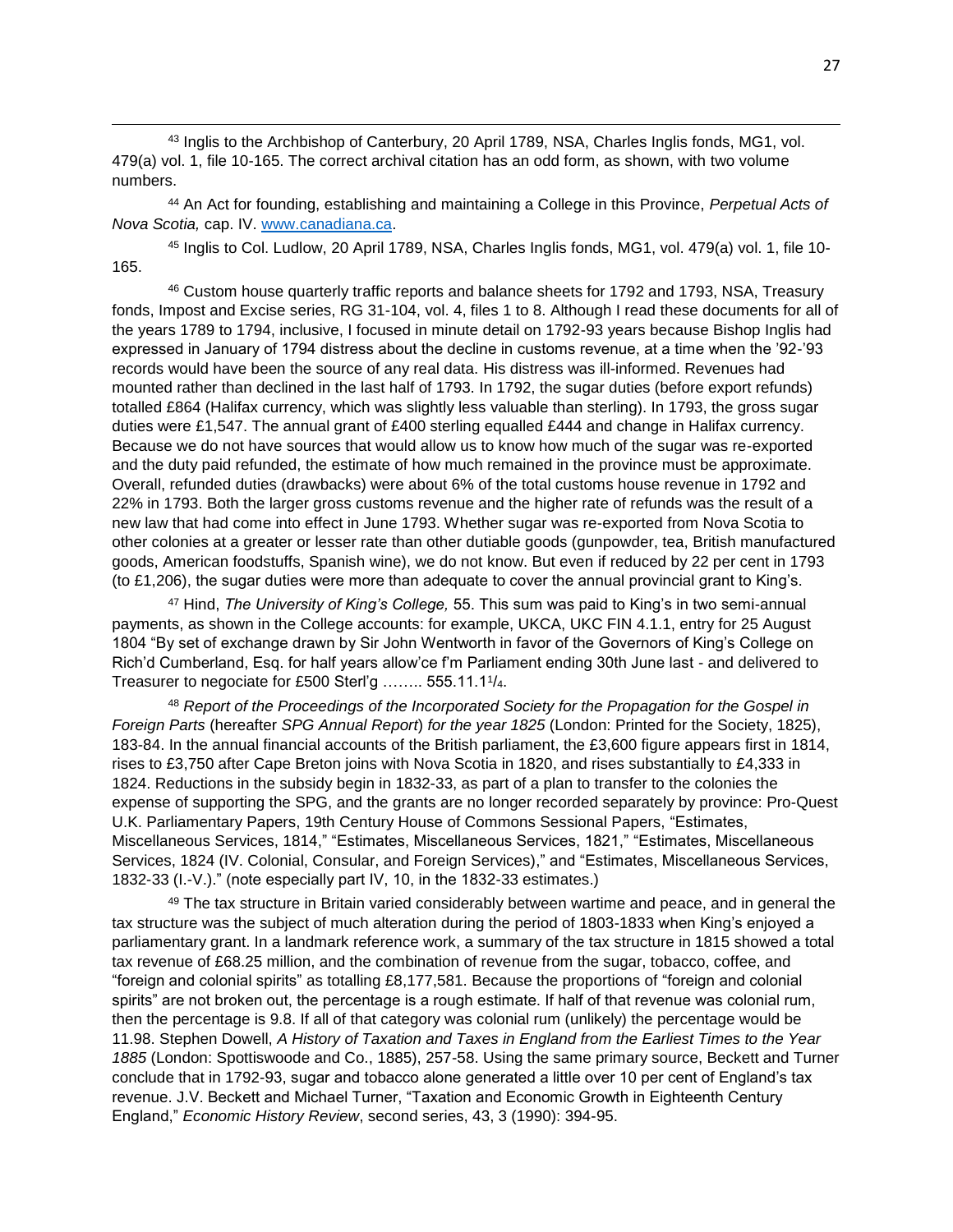<sup>50</sup> Noel Deerr, *The History of Sugar,* vol. II (London: Chapman and Hall, 195), 436-38.

<sup>51</sup> See note 4, above, and Cahill, "Slavery and the Judges of Loyalist Nova Scotia."

<sup>52</sup> Financial statements in the *SPG Annual Report* for the years 1825, 1826, 1828, 1836, 1837, and 1838. The 1838 report includes a useful retrospective survey of the finances of the SPG for the preceding quarter-century: "Second Appendix. A brief statement of the operations of the Society for the Propagation for the Gospel in Foreign Parts" in *SPG Annual Report*, *1838*. London: Printed for the Society, 1838 [sic], 155-59. The standard work on the Church of England operations in Bermuda is J. Harry Bennett, Jr., *Bondsmen and Bishops: Slavery and Apprenticeship on the Codrington Plantations of Barbados, 1710-1838* (Berkeley, CA: University of California Press, 1958).

<sup>53</sup> This figure comes from the Legacies of British Slave Ownership website: Barbados 4215 (Codrington): Parliamentary Papers, T71/899 and T71/55. [https://www.ucl.ac.uk/lbs/claim/view/6568P8.](https://www.ucl.ac.uk/lbs/claim/view/6568P8) Bennett, *Bondsmen and Bishops,* 131, citing 1836 correspondence, reports slightly higher figures, £8,823 in compensation and 411 people.

<sup>54</sup> *SPG Annual Report*, 1836 and 1837, "Summary of the Foregoing Accounts": Nova Scotia's receipts and expenditures appear under "American Bishop's Account." There is a separate account for the Codrington Estate, some other specific operations, and then two accounts that are more broadly defined: "On the General Account" and "West India account." All of these accounts report similar receipts for 1836 and 1837 except for the West India Account, which grows from £13,778 in 1836 to £27,793 in 1837. Some of that increase was the product of fundraising for renewed missionary efforts in the West Indies, but a substantial part must have been from the compensation commission.

<sup>55</sup> "King's College, Windsor, Nova Scotia," Appendix 41, *Journal and Proceedings of the House of Assembly, 1832*, 53-54.

<sup>56</sup> Mary Butler, "Mortality and Labour on the Codrington Estates, Barbados," *Journal of Caribbean History* 19, 1 (1984): 54-55, 62.

<sup>57</sup> Bennett, *Bondsmen and Bishops,* 24.

<sup>58</sup> Adam Hochschild, *Bury the Chains: Prophets and Rebels in the Fight to Free an Empire's Slaves* (Boston: Houghton Mifflin, 2005), 61, quoting James Stephen, *The Slavery of the British West India Colonies Delineated, as it Exists Both in Law and Practice and Compared with the Slavery of Other Countries, Antient and Modern, vol. 2* (London: Saunders and Benning, 1830), xvi-xvii.

 $59$  G.J. Barker-Benfield situates English humanitarians of the 18<sup>th</sup> century – Earl of Shaftesbury, John Wesley, Methodists generally – as part of a broader cultural change in which sensitive feelings in men as well as women were understood in a positive light: *The Culture of Sensibility: Sex and Society in Eighteenth-Century Britain* (Chicago: University of Chicago Press, 1992).

<sup>60</sup> Bennett, *Bishops and Bondsmen,* 88-99.

<sup>61</sup> Ibid., 116.

 $\overline{a}$ 

 $62$  Ibid., 91, quoting a letter from Codrington attorneys to SPG Secretary, Barbados, 30 August 1768.

<sup>63</sup> Nick Draper, "Possessing Slaves': Ownership, Compensation and Metropolitan Society in Britain at the time of Emancipation, 1834-1840," *History Workshop Journal* 64, (2007): 88; Michael Taylor, "The British West India Interest and Its Allies, 1823-1833," *English Historical Review,* CXXXIII, 565 (2018): 1490.

<sup>64</sup> Bennett, *Bishops and Bondsmen*, 118-19.

<sup>65</sup> I thank Afua Cooper for drawing my attention to the Johnston claim and sharing copies of the claim documents with me in my role as a member of the Lord Dalhousie Panel on Race and Slavery, at Dalhousie University. Jamaica, St. Andrews 494 (Mount Salus), Legacies of British Slave-ownership, [https://www.ucl.ac.uk/lbs/claim/view/24202;](https://www.ucl.ac.uk/lbs/claim/view/24202) Inventory and Will of John Johnston, NSA, RG48 J18, retrieved from familysearch.org. I thank genealogist Nat Smith for his assistance in searching out this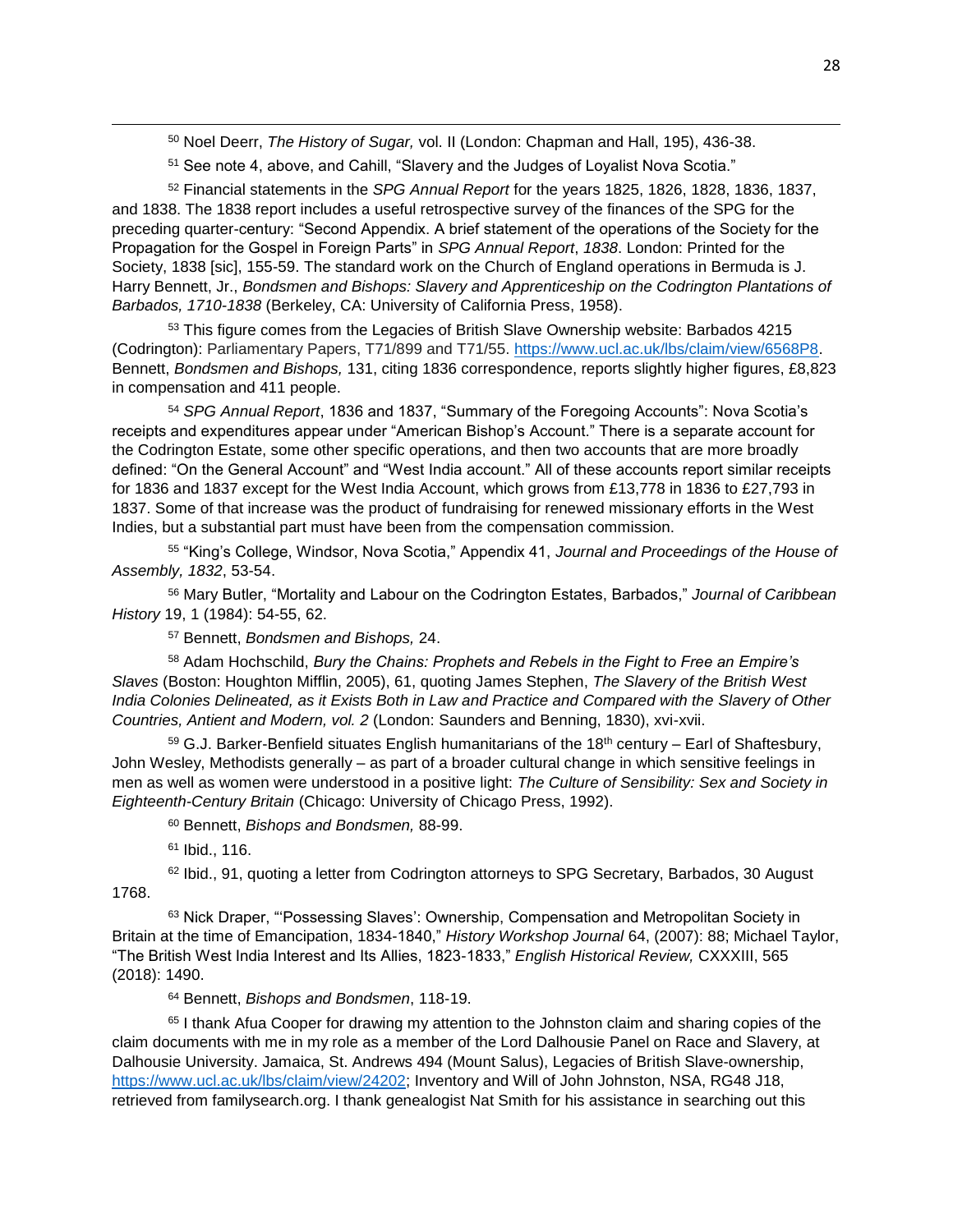probate record. D. A. Sutherland, "Johnston, James William," in *Dictionary of Canadian Biography*, vol. 10, University of Toronto/Université Laval, 2003–, accessed April 27, 2019, biographi.ca.

<sup>66</sup> From Halifax County Probate Papers, at familysearch.org: Richard Bulkeley, Sr. inventory and will, 1801, B176; John Pryor, Sr., inventory, 1820, P92; J.M.F. Bulkeley, Statement of Account, 1798, B175; William Nesbitt, Inventory, 1814, N17; John Johnston, inventory and will, 1836, J18. The inventory of a Falmouth farmer provided some evidence of wealthy Nova Scotians lending locally. The farmer had borrowed £100 or more each from S.S. Blowers, Thomas Haliburton, Simeon Fitch, and Jno. Clark: James Bacon, inventory, 1822, B210. I thank Brennan Dempsey for his painstaking research assistance with the probate records.

<sup>67</sup> Gwyn, *Excessive Expectations,* 221-24.

 $\overline{a}$ 

<sup>68</sup> Victor Ross and Arthur St. L. Trigge, *History of the Canadian Bank of Commerce,* vol. 1 (Toronto: Oxford University Press, 1920), 25–123; and Enos Collins, "Letters and Papers of Hon. Enos Collins," ed. C. B. Fergusson, *Bulletin of the Public Archives of Nova Scotia* 13 (1959), cited in Peter James Hudson, "On the History and Historiography of Banking in the Caribbean," *Small Axe,* 18, 1, (2014): 28. For a list of initial directors, see Barker and Sutherland, "Collins, Enos," and Jane Hollingworth Nokes, "Lawson, William (d. 1848)," in *Dictionary of Canadian Biography*, vol. 7, University of Toronto/Université Laval, 2003–, accessed April 25, 2019, [www.biographi.ca.](http://www.biographi.ca/)

 $69$  Many of the complex business mechanisms that connected investors and their families in Britain to slave-ownership in the British empire are described in Nicholas Draper, *The Price of Emancipation: Slave-ownership, Compensation, and British Society at the End of Slavery (Cambridge:* Cambridge University Press, 2010). Draper and others have developed at University College London a research centre for the study of the legacies of British slave-ownership. More information about their work and links to a database of compensation paid at abolition to former slave-owners can be found at [https://www.ucl.ac.uk/lbs/project/project.](https://www.ucl.ac.uk/lbs/project/project)

 $^{70}$  MacGregor, "A letter to a clergyman urging him to set free a black girl he held in slavery."

<sup>71</sup> Some examples of some abolitionist material published in the *Nova-Scotia Magazine* are*:*  reading list of abolitionist titles on the slave trade, 1, 1 (1789): 62; "Propositions on the Slave Trade, brought forward in the House of Commons by Mr. Wilberforce," 1, 5 (1789): 373-75; "Papers on the Slave Trade, Laid upon the Table of the House of Commons. Barbados Report," 2, 5 (1790): 376-78; Rev. James Ramsay, "Remarkable Anecdotes of Gratitude, Generosity, and Elevation of Mind, in the Negro Race," 4, 1 (1791): 8; Christianismus, "Cursory Remarks on the Commerce in Slaves, [Addressed to the Editor of the *Universal Magazine*]" 4, 3 (1791): 167-69. The *Nova-Scotia Magazine* also published in serial form the novel *The Negro Equalled by Few Europeans, translated from the French* (first installment in July 1791 edition, and published monthly until the magazine ceased).

 $72$  The essay entitled "Slavery" was chapter seven in the second series, published in 1838. The essay on which chapter seven was based was originally published in Halifax's *The Novascotian*  newpaper as part of a series that began in September 1835. My summary of chapter seven is based on T.C. Haliburton, *Sam Slick the Clockmaker, His Sayings and Doings* (London: George Routledge and Company, c. 1839). [http://online.canadiana.ca/view/oocihm.37288/8?r=0&s=1.](http://online.canadiana.ca/view/oocihm.37288/8?r=0&s=1) The bibliographic information is from page xi of the introduction by E.A. Baker to that edition and from V.L.O. Chittick, *Thomas Chandler Haliburton ("Sam Slick"): A Study in Provincial Toryism* (New York: Columbia University Press, 1924), 178.

 $73$  Oana Godeanu-Kenworthy, " 'A great caravansary filled with strangers": American popular democracy in T. C. Haliburton's political satire" *Journal of Commonwealth Literature* 51, 3 (2016): 387- 401; George Elliott Clarke, "White niggers, black slaves: Slavery, race and class in T. C. Haliburton's *The Clockmaker,*" *Nova Scotia Historical Review,* 14, 1 (1994): 13-40.

<sup>74</sup> Henry Bliss, *The Colonial System* (London: John Richardson*,* 1833), 107

<sup>75</sup> "The West Indian Colonies," [editorial] *Acadian Recorder,* 5 August 1826, 3. Julian Gwyn notes that Nova Scotian businessmen hoped for more from the West Indies trade than it delivered (except